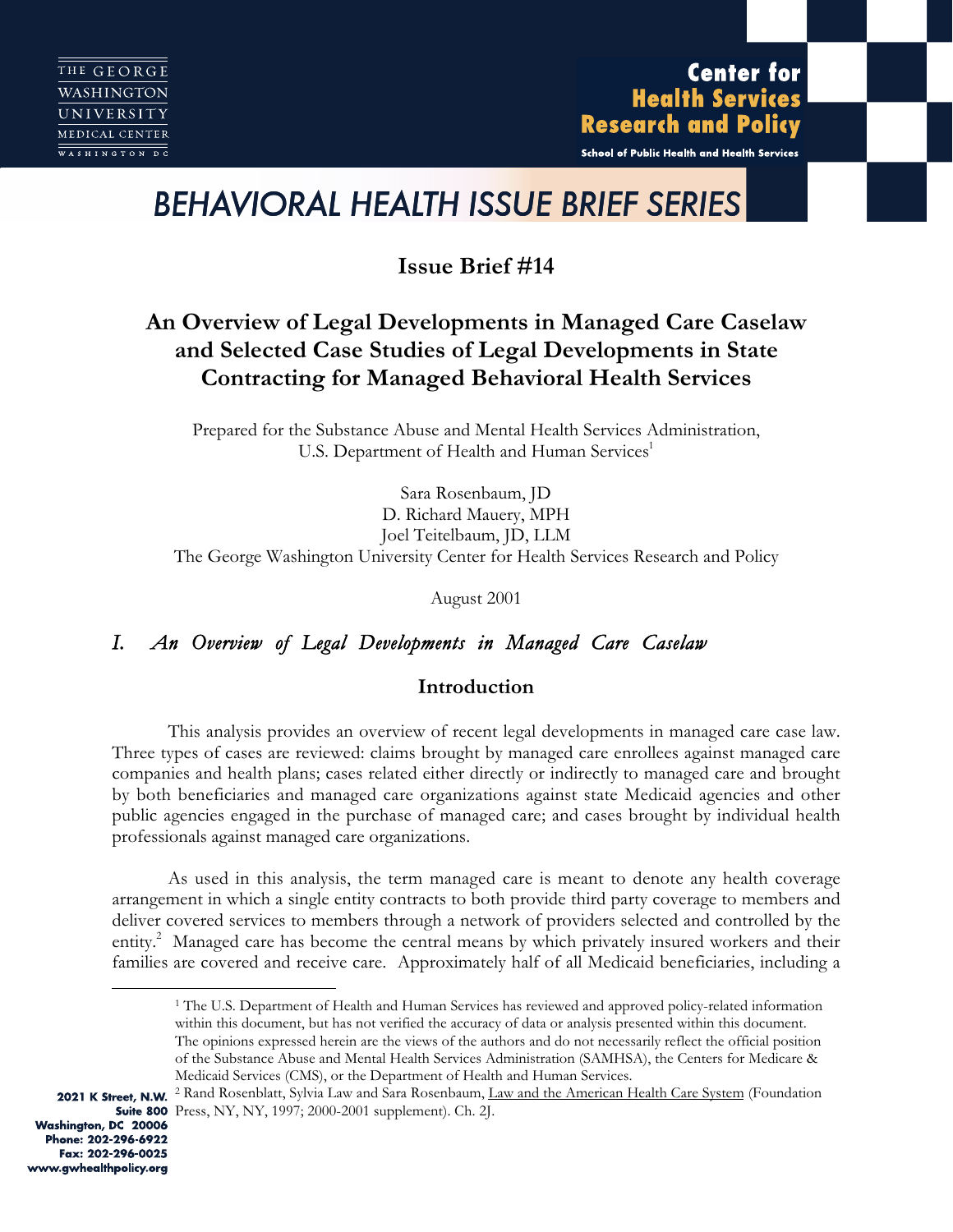significant proportion of non-institutionalized non-elderly beneficiaries with disabilities, are required to enroll in some form of managed care as a condition of coverage. Finally, approximately 6 million Medicare beneficiaries were enrolled voluntarily in Medicare managed care plans as of 1999.

Not surprisingly perhaps, as managed care has become a dominant form of health care and health coverage, litigation against managed care companies and (in some cases) public and private managed care group sponsors has grown. The case law is evolving rapidly, as courts apply longstanding common law (i.e., judge-made law) liability principles to HMOs and other managed care companies. Just as HMOs are hybrid entities, the liability theories that courts apply span both medical liability theory (i.e., malpractice and medical negligence) and theories related to the insurance aspects of MCO conduct (i.e., negligence in the administration of such traditional insurance functions as utilization management and coverage determination procedures). As will be discussed below, whether an MCO faces liability under these various theories can turn on whether the group health plan sponsor is a private employer covered by the Employee Retirement Income Security Act (ERISA) or a public agency or non-ERISA-covered employer (such as a state or local government).

All cases discussed in this overview are summarized in accompanying Tables 1-3 in the Appendix. Interestingly, many of the leading cases in the field involve some aspect of behavioral health care. This fact is probably not surprising, since managed care appears to have had a particularly dramatic effect on both access to behavioral health care and the amount of care that individuals receive.<sup>3</sup> The particularly strong effect of managed care on the consumption of behavioral health services may have given rise to greater levels of litigation on the part of both plans and providers. In addition, evidence from around the country suggests that the establishment and operation of publicly funded behavioral health systems has been comparatively contentious, with complaints from patients and advocacy organizations regarding the elimination of services and with protests by losing bidders against the awarding of contracts.4

# **Claims Brought Against Managed Care Organizations By Members and Patients: Leading Cases**

Table 1 sets forth the principal theories and leading recent cases involving claims against managed care organizations. Claims can vary by group sponsor; thus, for example, individuals enrolled in a Medicaid managed care arrangement may have special legal rights that differ in certain respects from persons enrolled through an ERISA-covered employer-sponsored plan. Indeed, one company that does business with an array of group sponsors (private employers, public employers, Medicare, Medicaid) may face different types of liability depending on a particular patient's sponsor.<sup>5</sup>

4 A synopsis of Medicaid behavioral health care legal developments appears in Section II of this issue brief.

<sup>&</sup>lt;sup>3</sup> Surgeon General's Report on Mental Health (HHS, Washington D.C., 2000).

<sup>5</sup> Since 1997 Congress has debated legislation to regulate the managed care industry. This legislation is commonly referred to as the "Patients' Bill of Rights." See, e.g., H.R. 2990, Bipartisan Consensus Managed Care Improvement Act of 1999; S. 1344, Patients Bill of Rights Plus Act. While these measures, if enacted, would make federal regulation of managed care more uniform, they would by no means eliminate differences by sponsorship because of underlying differences in underlying Federal laws that authorize or fund the provision of managed care. For example, ERISA imposes almost no content requirements on employer- sponsored health plans. Medicare and Medicaid, on the other hand, entitle beneficiaries to defined benefits, to be furnished in accordance with Federal requirements. As a result,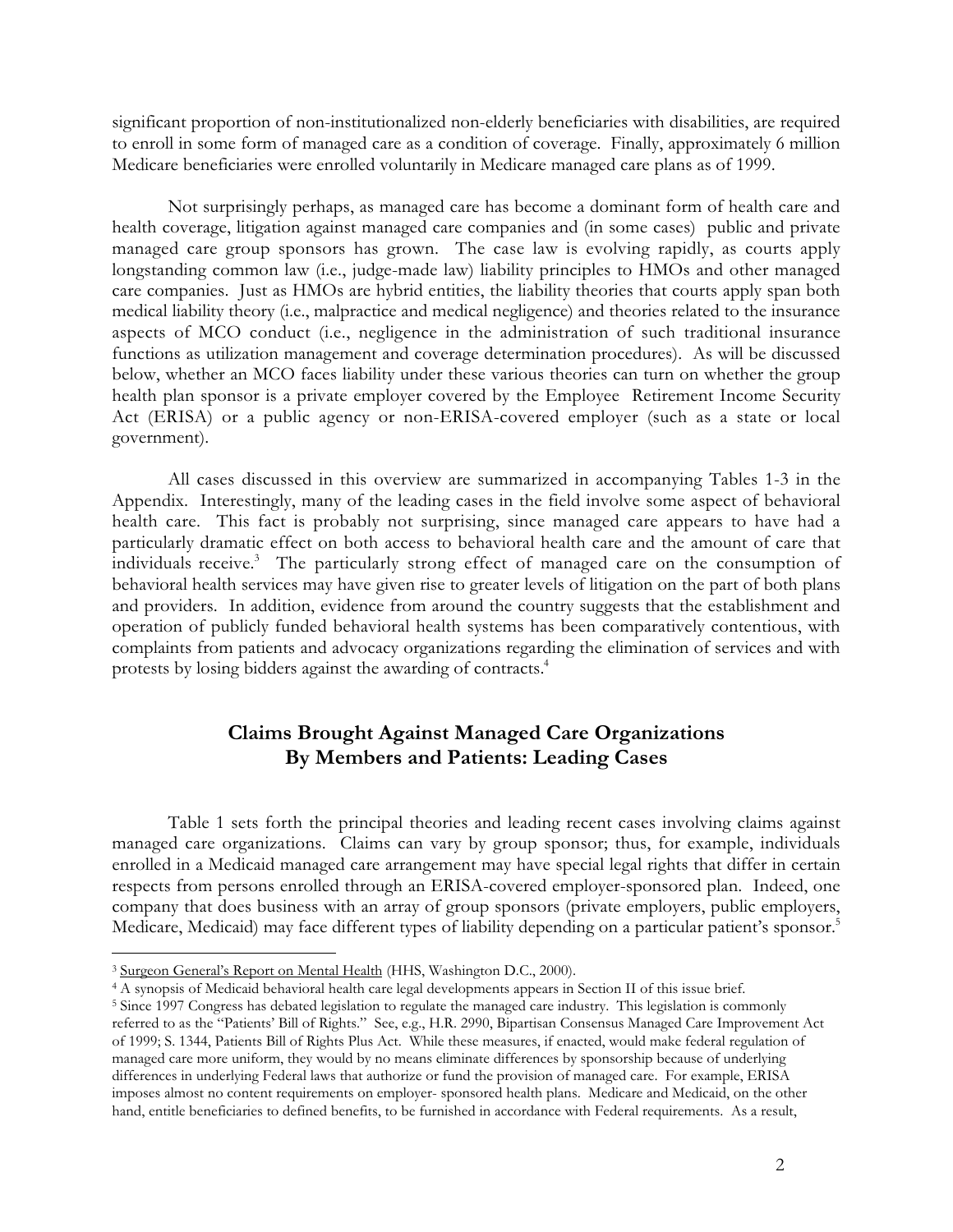However, although plan sponsorship can affect the legal claims available to plan members, certain types of claims against managed care organizations appear to apply regardless of plan sponsorship.

Taken together, the cases appear to support the following conclusions:

- Where liability for professional medical negligence is concerned, depending on the law of a state, an MCO can face medical liability for its own professional negligence or that of its network providers. Furthermore, medical liability can exist without regard to plan sponsor (i.e., regardless of whether membership in the MCO was purchased by Medicare, Medicaid, or an ERISA-covered employer). The concept of professional liability applies to the managed care industry as a whole in its *health care* capacity. It represents an extension of the same corporate and vicarious liability legal theories that have been held to apply to hospitals since the mid-1960s.<sup>6</sup> Courts have consistently held, as Table 1 illustrates, that Federal law does not displace longstanding principles of professional liability law. The law of health care quality continues to be governed by state common law and statutory law.
- Under concepts of professional liability, an MCO can be considered *vicariously* liable under state medical liability law for the negligence of its network physicians, if their negligence is proven and if the company is shown to have an actual or ostensible agency relationship with the provider.<sup>7</sup>
- Similarly, an MCO can be held corporately (i.e., directly) liable under state common law or statutory law for engaging in substandard professional practices that bring the provision of covered services below professional standards. Thus, if a company operates its health care programs in accordance with substandard professional guidelines and the guidelines are shown to be a proximate cause of a member's injury or death, the company may be directly liable for the harm produced.<sup>8</sup> Similarly, if an MCO fails to maintain a network with a sufficient supply of physicians or fails to oversee the practices of its physician network, it may be liable for death or injury, just as a hospital would be liable for failing to police its medical staff.<sup>9</sup>
- Medical liability for the use of professionally substandard practice guidelines, either to guide the provision of covered services or to compensate health professionals, may be among the most important emerging medical liability case law, because most MCOs today make extensive use of guidelines. To the extent that guidelines used by MCOs are not evidence-based and reliable and, even if so, are applied in cases in which they are not relevant (e.g., because the individual circumstances of a patient's case warrant a different approach to treatment), an MCO may face professional liability, depending on the state in which the case is brought.
- The fact that enrollment in an MCO is sponsored by an ERISA-covered employer or Medicare does not insulate an MCO and its providers from either corporate or vicarious professional liability. Numerous ERISA cases, and a growing number of Medicare cases, hold that injury claims related to professional medical practice and medical quality fall outside of the scope of Medicare or ERISA preemption.

Medicare and Medicaid managed care products operate within unique legal frameworks that are not applicable to employer-sponsored or privately purchased products.

<sup>6</sup> Law and the American Health Care System, op. cit., Ch. 3.

<sup>7</sup> Table 1: *Boyd v Albert Einstein Medical Center*; *Shannon v McNulty*; *Petrovitch v Share Health Plan*.

<sup>8</sup> Table 1, *Moscovitch v Danbury Hospital; In re U.S. Healthcare; Lazorka v Penn Hospital.*

<sup>9</sup> Table 1, *Jones v Chicago HMO.*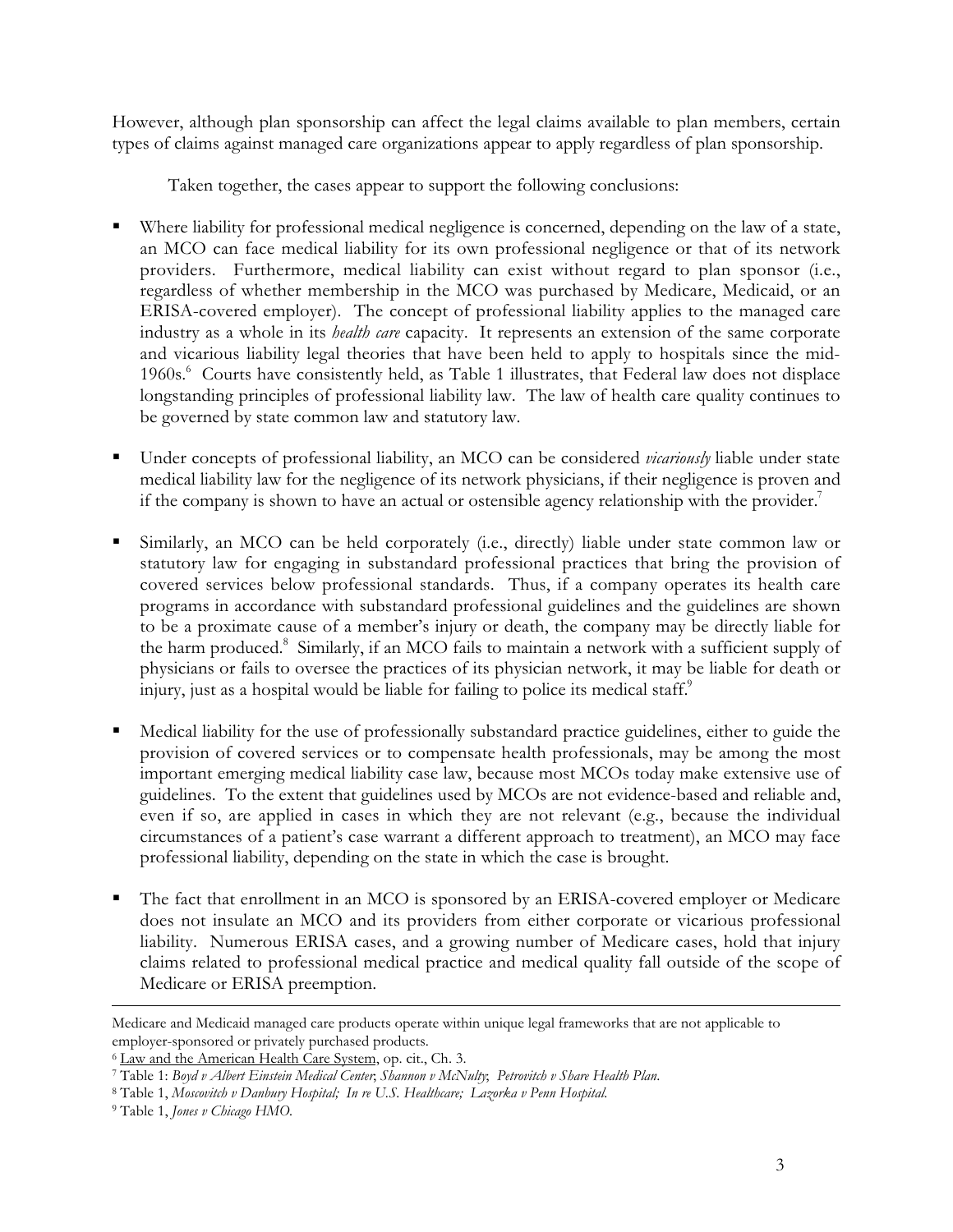- While ERISA and Medicare do not preempt injury claims under state law arising from professional negligence, the cases on Table 1 indicate that they do have a preemptive impact on injury claims based on state laws applicable to insurance administration and practices. For example, state law may make insurers liable for bad faith breach of contract, fraud, maladministration of insurance utilization management systems, and other negligent practices related to policy administration.<sup>10</sup> However, where a claim is against a managed care company for negligence in how it administers an ERISA plan or a Medicare-sponsored health plan, Federal law preempts (i.e., precludes the individual) from recovering under state law.<sup>11</sup>
- *Pegram v Herdrich* (Table 1) appears to draw a critical distinction between cases in which the injury is related to an act involving the exercise of medical judgement by plan physicians and those in which the injury claim is predicated on negligent benefits administration not involving medical judgement. This distinction is just beginning to emerge in the law.<sup>12</sup> If the distinction set forth in *Pegram* is followed by the lower courts accurately (and a recent decision by the Court of Appeals for the Third Circuit indicates that courts may begin to take this approach),  $^{13}$  then the range of cases still covered by state medical liability law will grow, with all medical judgement cases – regardless of whether they focus on coverage or quality of care – subject to available state law remedies for the negligent exercise of professional medical judgement. A more narrow reading of the P*egram* case would preserve the quality/quantity distinction first drawn in the *Dukes* case. Under this distinction, cases in which the complaint focuses on the quality of care actually received would be governed by state medical liability law, while ERISA and Medicare would continue to provide an exclusive remedy (i.e., preempting state common law and statutory remedies) for injuries flowing from the denial of coverage for care.
- Cases brought by plan members against MCOs under the Americans with Disabilities Act (ADA), to date, involve three types of claims. The first is that the MCO as a health provider is a public accommodation and has a duty to serve individuals in a non-discriminatory manner.<sup>14</sup> This may be a particularly powerful claim given the fact that MCOs under their contracts agree to actually furnish health care (not merely cover it) to members. Thus, an MCO cannot simply refuse to serve a member with physical or mental disabilities; it must make reasonable accommodations.15 A second category of claims involves incentive arrangements that discriminate against persons with disabilities and providers who treat persons with disabilities.<sup>16</sup> The third involves challenges to contractual, across-the-board coverage limitations that pertain to a specific disability (e.g., limitations on otherwise covered services in the case of persons with HIV/AIDS or ARC). The leading case in this area places the *design and content* of health insurance (i.e., substantive coverage limits that apply to all enrollees) beyond the reach of the

<sup>15</sup> There are as yet no federal guidelines from the Office for Civil Rights as to what the reasonable accommodation duty under the ADA would require. See Rosenbaum and Teitelbaum, SAMHSA Issue Briefs 5 and 6: "The Americans With Disabilities Act: Implications for Managed Care for Persons with Mental Illness and Addiction Disorders." 16 Table 1, *Zamora-Quesada v Humana Health Plan.*

 <sup>10</sup> Table 1, *McEvoy v Group Health Cooperative of Eau Claire, Wickline v State of California, Wohlers v Bartgis.*

<sup>11</sup> Table 1 *Pegram v Herdrich; Ardary v Aetna Health Plan.*

<sup>12</sup> Table 1, *Pegram v Herdrich.*

<sup>13</sup> Table 1, *Lazorka v Penn Hospital.*

<sup>14</sup> Table 1, *Woolfolk v Duncan.*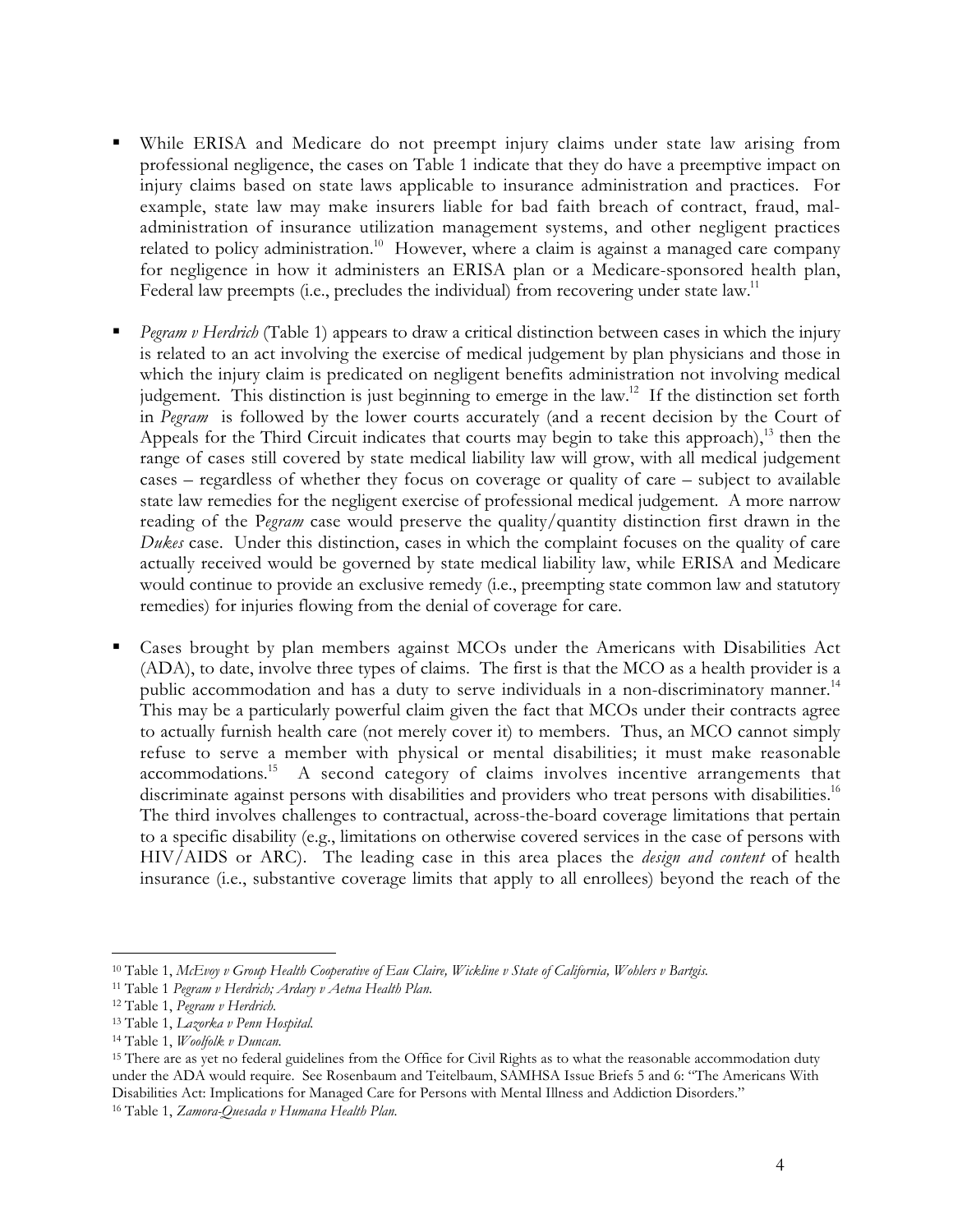ADA, while simultaneously making clear that were an insurer to treat a person with a disability differently from others with respect to *covered* services, the ADA would offer protection.<sup>17</sup>

 Certain laws create additional rights against managed care plans. While ERISA preempts certain injury actions against MCOs, an MCO can be found liable for breach of fiduciary duty for failure to disclose its physician incentive plans.<sup>18</sup> Furthermore, an individual can recover benefits from his or her plan if he or she can demonstrate that the plan's decision to withhold covered care in a particular case was arbitrary and capricious (i.e., not grounded in evidence).<sup>19</sup> However, when the plan's denial is based on coverage limits built directly into a plan contract, a court has no authority to override the plan. To the extent that companies build practice guidelines directly into their agreements with purchasers, they may be able to avoid liability for denials of care, since the only covered services are those set forth in the guidelines. At the same time, the medical liability cases suggest that MCOs may risk medical liability for substandard care if their guidelines are negligently applied or professionally substandard.

# **Cases Brought Against State Medicaid and Other Public Agencies**

Table 2 sets forth cases brought against state Medicaid agencies and resulting from either their own alleged violation of law or violations committed by their managed care contractors. Table 2 also shows cases against Medicaid agencies and other public agencies brought by MCOs. Taken together, the cases suggest the following:

- Courts see MCOs as agents of state agencies and their actions as "state action" for purposes of Federal civil rights protections. Thus, when a Medicaid MCO contractor fails to follow Federally prescribed, timely and adequate notice and pre-termination hearing requirements, a state Medicaid agency is liable for violations of Federal law, including both statutory requirements and constitutional law.20
- Current and prospective MCOs have Constitutional as well as Federal and state statutory and regulatory rights against state Medicaid agencies, mental health authorities, and other public agencies. Thus, where a state agency fails to follow Federal procurement regulations, it may face liability under Federal law.<sup>21</sup> Similarly, an agency may be liable under state law for failure to

 <sup>17</sup> Table 1, *Doe v Mutual of Omaha.*

<sup>18</sup> Table 1, *Shea v Esensten.*

<sup>19</sup> Table 1, *Bedrick v Travelers Insurance.*

<sup>20</sup> Table 2, *J.K. v Dillenberg; Perry v Chen; Rodriguez v Chen; Daniels v Wadley*. A similar result was reached under federal Medicare law in *Grijalva v Shalala*, 152 F. 3d 1115 (9<sup>th</sup> Cir, 1998) (vacated and remanded, 119 S.Ct. 1573 (1999)). However, the *Grijalva* opinion was vacated and remanded for further consideration in light of the Supreme Court's decision in *American Manufacturers Mutual v Sullivan*, 119 S.Ct. 977 (1999), a case involving state action in a workers' compensation law—and thus private insurance—context. Because the Secretary of the U.S. Department of Health and Human Services and the plaintiffs subsequently settled the case, there is as yet no definitive Supreme Court decision regarding whether state action exists in the case of managed care contractors working for state and Federal public agencies pursuant to Federal laws governing the purchase and administration of managed care. However, the *Sullivan* decision may raise questions for future courts considering the issue of state action in the context of publicly purchased insurance.

<sup>21</sup> Table 2, *Value Behavioral Health v Ohio Department of Mental Health.*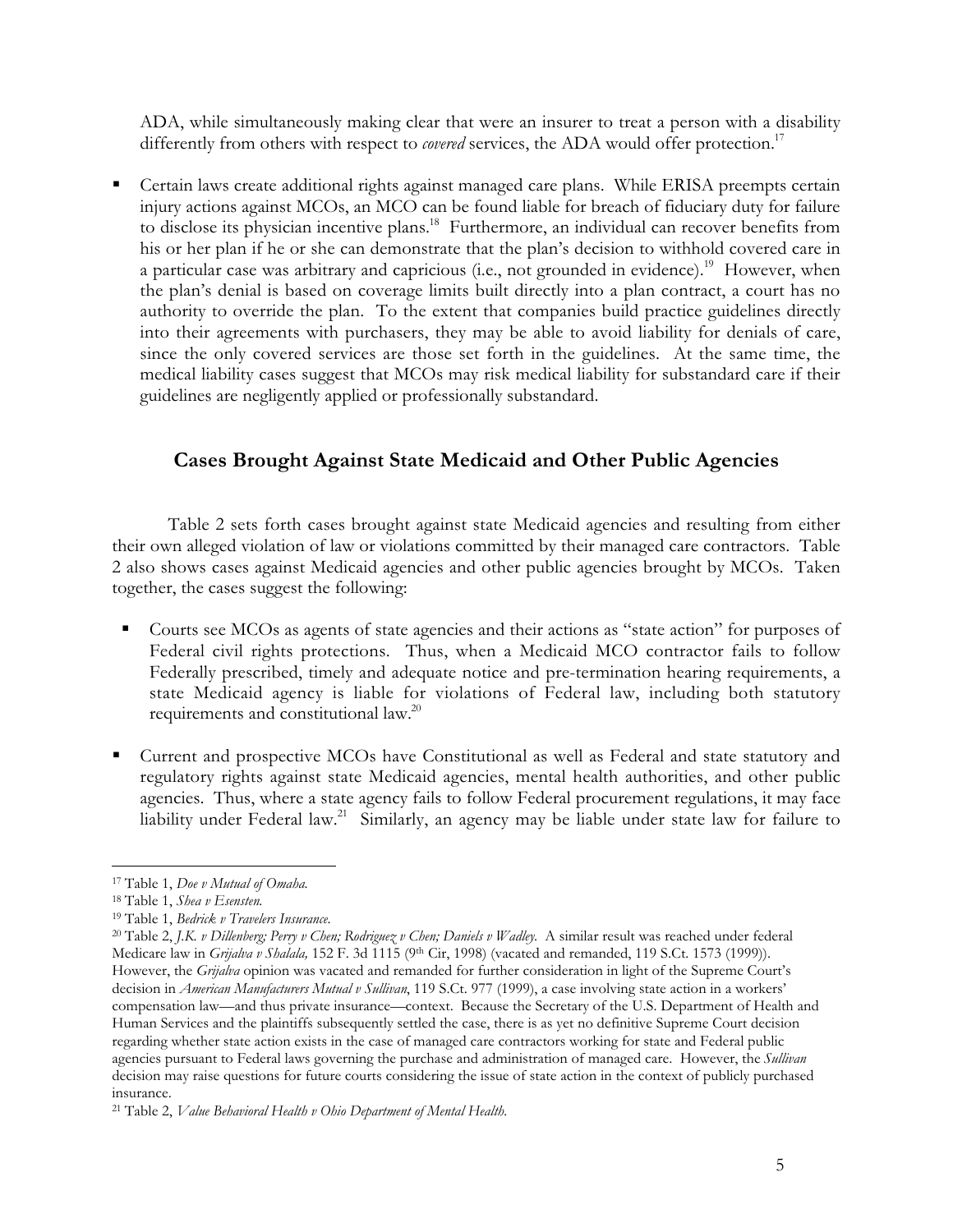follow its own state procurement practices.<sup>22</sup> Finally, a state Medicaid agency may violate Federal due process rights of its MCOs by summarily terminating their contracts without advance notice and the opportunity for a hearing on alleged violations.<sup>23</sup>

 Courts are willing to hold states accountable to beneficiaries for the substandard health care access performance of their managed care contractors, at least in those cases in which a state has acknowledged its obligations pursuant to a consent decree to oversee contractor performance.<sup>24</sup>

# **Cases Brought Against Managed Care Organizations by Health Professionals**

Table 3 sets forth cases brought against managed care organizations by health professionals. These cases suggest the following:

- Courts will save from ERISA preemption status "any willing provider" or "anti-discrimination" statutes that require health insurers to include in their networks licensed health professionals willing to adhere to a company's rules of operation and can legally furnish covered benefits under the terms of their licenses.<sup>25</sup>
- At least one state (California) recognizes the concept of fair process in a managed care context, an approach to private conduct that has been applied to hospital staff privilege decisionmaking.<sup>26</sup> Under this concept, "at will" termination clauses in provider agreements are unenforceable because they potentially impair significantly a health professional's ability to engage in his or her profession. While other state courts may not yet recognize this concept as a common law right, some states may be willing through legislation to provide for minimum due process protections, even if termination at will clauses are not prohibited, as in *Harper v Healthsource* (Table 3).

## **Conclusion**

These cases illustrate both the evolution of managed care case law as well as the evolving thinking by the courts about the relative rights and responsibilities of various stakeholders within the health care system: managed care companies, public and private sponsors of managed care products, health professionals, and patients and plan members. These decisions both establish new law (as in the extension of professional liability concepts to the managed care industry) and reinterpret existing law in new ways (e.g., the growing body of ERISA case law distinguishing between injuries caused by poor medical judgement and other injuries). One can expect that, as courts increasingly enter the managed care policy-making process through judicial decisions that apply existing legal principles to the modern health system, both Congress and state legislatures will draw from these cases general rules of practice that apply to the industry as a whole.

 <sup>22</sup> Table 2, *Medco Behavioral Care v Iowa Dept. of Human Services.*

<sup>23</sup> Table 2, *Medcare HMO v Bradley.*

<sup>24</sup> Table 2, *Frew v Gilbert.*

<sup>25</sup> Table 3, *Stuart Circle Hospital v Aetna; Washington Physician Services Assoc. v Gregoire.*

<sup>26</sup> Table 3, *Potvin v Metropolitan Life Insurance.*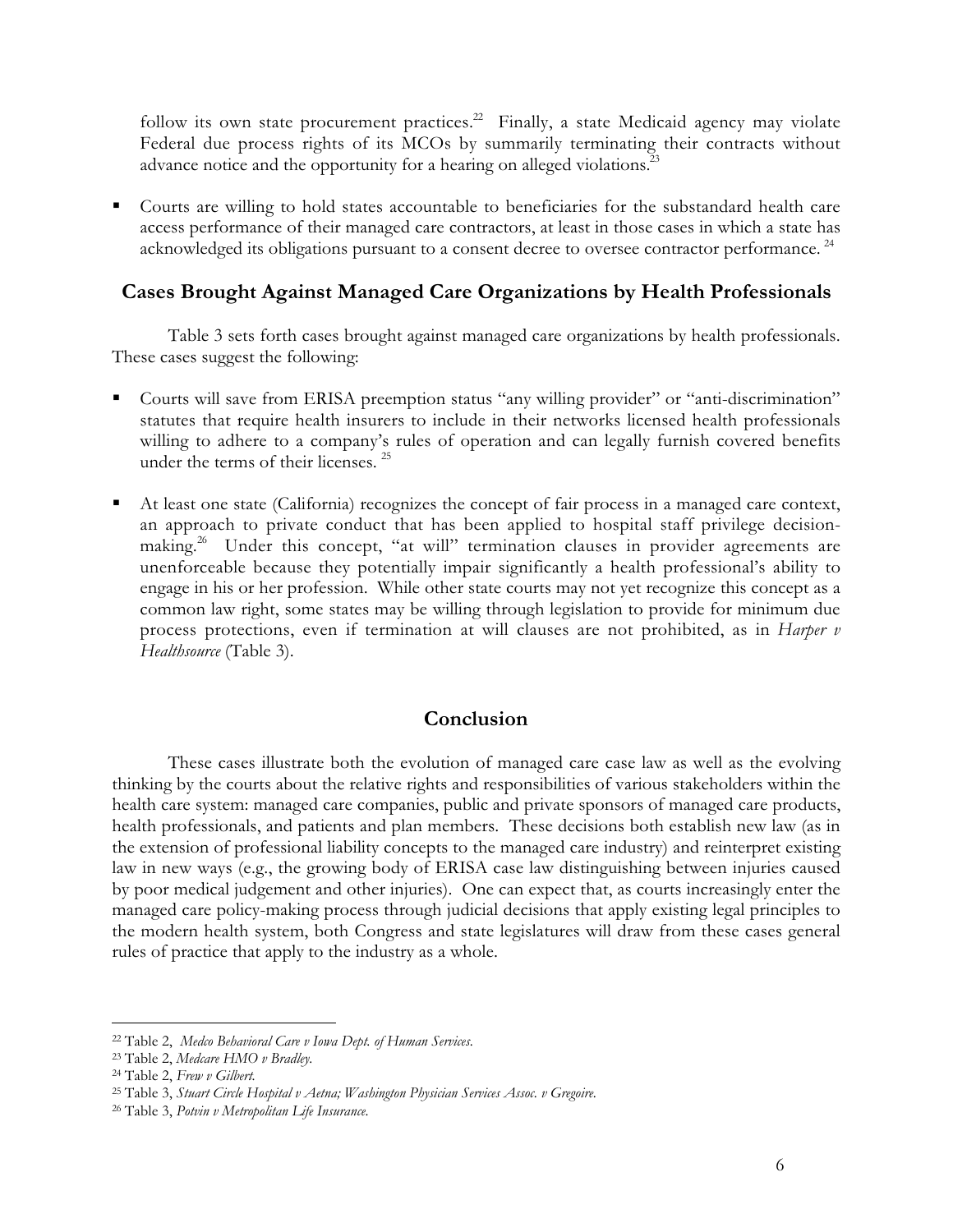Even in a deregulated health system, the evolution of case law carries important implications not only for members of health plans, but also for purchasers of managed care. This is particularly true for Medicaid agencies, which have a general duty under Federal law to assure the adequacy of quality services. Taken together, these cases suggest that purchasers may wish to pay particular attention to the following matters:

- A contractor's claims regarding the sufficiency of its network, the process used to select and monitor the quality of care of its network providers, and the methods used by the contractor to ensure that no individual provider has more than a professionally sound number of patients.
- The practice guidelines that the contractor uses to incentivize its network providers and to measure the quality of the services it covers. The guidelines should be examined not only for their validity (i.e., the soundness of the evidence on which they rest) but also for their application, since medical liability can flow both from the flawed design of practice and from the use of the wrong diagnostic and treatment techniques on patients, given their individual medical conditions. Practice guidelines, like compensation incentives themselves, are part of the managed care design. However, the liability cases suggest that they should be used as beginning guidelines only and not as conclusive evidence regarding how an individual patient should be managed.
- The contractor's ability to comply with notice and hearing requirements applicable to Medicaid agencies when care and services are denied, terminated or reduced. Notices should be verified for adherence to Federal standards, procedures for continuing care in cases in which pre-action hearings are requested should be in place, and the contractor should have a mechanism for verifying its adherence to federal requirements.
- The use of compensation arrangements that treat all providers similarly, that do not provide for additional payments for providers who treat patients with disabilities, and that contain incentives that could be interpreted as encouraging the under-diagnosis or under-treatment of persons with disabilities.
- The procedures the contractor has in place to ensure that its provider network members do not discriminate against persons with physical or mental disabilities through the use of inaccessible locations, the refusal to serve certain patients, or practices that discourage certain patients from receiving care.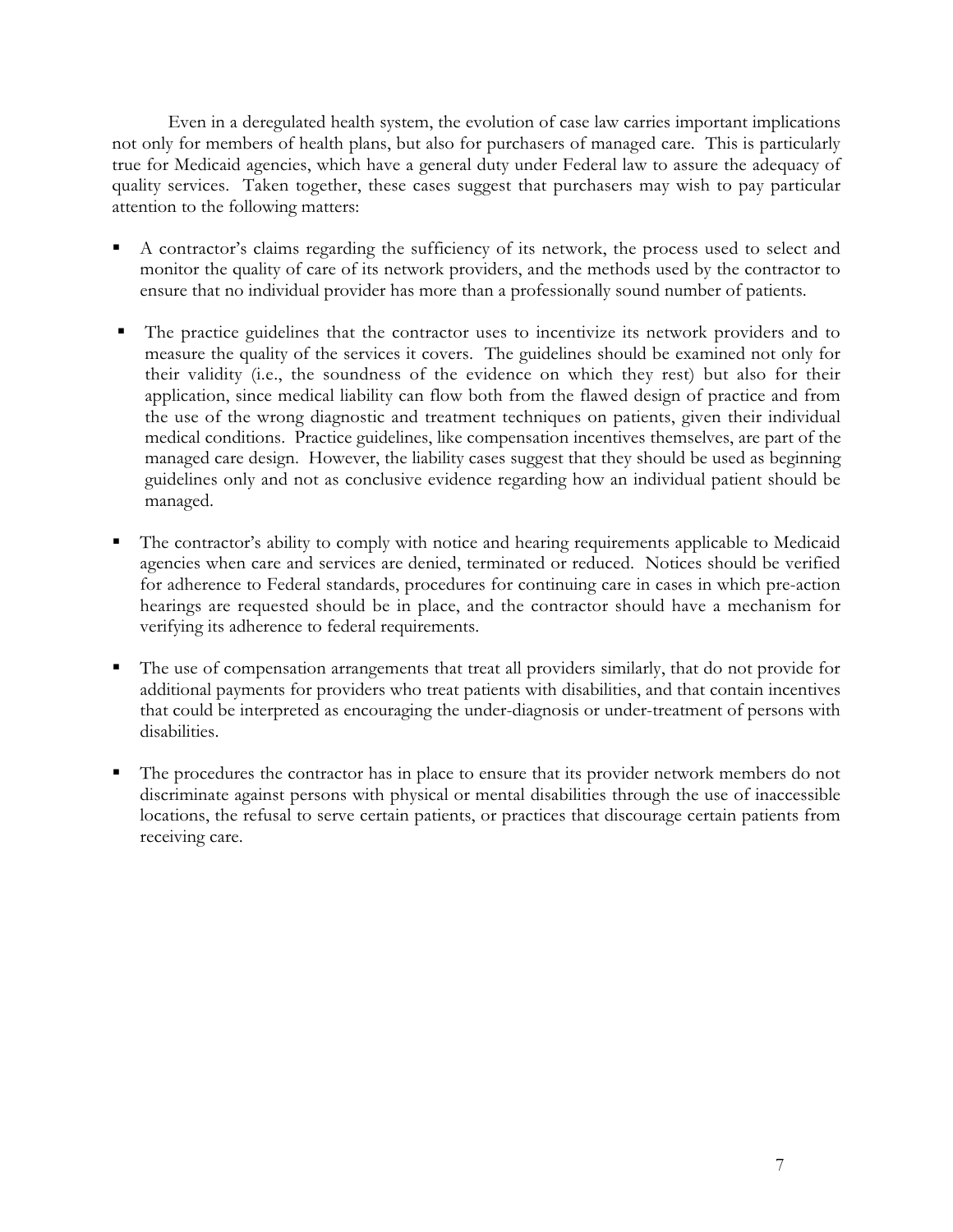# *II. Selected Case Studies of Legal Developments in State Contracting for Managed Behavioral Health Services*

### **Introduction**

Over the last several years, as states have designed and implemented managed behavioral health services for Medicaid beneficiaries, controversies have arisen over what effects this transition away from fee-for-service medicine would have on persons with significant illnesses and conditions such as mental illness and addiction disorders. Debates over issues such as balancing cost containment strategies against expanding access to care, reconciling and streamlining multiple (and often fragmented) funding streams, the use of large risk management corporations as health providers and the concurrent role of community-based and safety net providers, and the allocation of administrative and service accountability within state and local government agencies, have been common across the 31 states that thusfar have instituted some form of Medicaid managed care for behavioral health services. $27$ 

While the legal developments described in this paper are specific to managed behavioral health care, it should be noted that legal disputes in managed care generally are common, just as they were (and continue to be) in fee-for-service medicine.<sup>28</sup> However, the nature of the litigation changes in a managed care environment, owing to the fact that the transition from the fee-forservice health care financing and delivery system has introduced a new form of hybrid health entity combining the functions of health insurance and health care into a new service delivery model that allocates health care in accordance with insurance principles.

Patients, providers, purchasers, managed care organizations (MCOs), and other stakeholders bring different perspectives to questions about what level and scope of care are appropriate and medically necessary, and who should provide care to which patients. Managed care is a contractually-driven enterprise, encompassing multiple tiers of contracts between purchasers and MCOs, between MCOs and provider groups, between provider groups and individual health professionals, and between MCOs and individual managed care subcontractors for specialty services such as behavioral health care. Because these contracts vary significantly in their detail and specificity, contractual ambiguities and/or vagueness that serve to poorly define the mutual and discrete rights and duties of each party often require parties to seek judicial remedies when one party to the contract believes the terms of the contracts have not been met. Therefore, it should not be surprising that as the use of managed behavioral health care has proliferated, disputes that result in litigation are growing at a brisk pace.

This analysis presents case studies from five states whose recent experiences with Medicaid and private sector managed behavioral health care illustrate the tensions that can arise during the systemic transition currently underway. While the examples discussed have produced no case law *per se*, they reflect the range of potential legal issues that can arise in a health environment in which

<sup>&</sup>lt;sup>27</sup> "Effective Public Management of Mental Health Care: Views from States on Medicaid Reforms that Enhance Service Integration and Accountability." The Bazelon Center for Mental Health Law and the Milbank Memorial Fund. Washington, D.C. May 2000. Available at http://www.milbank.org.

<sup>28</sup> See, *e.g.,* the vast body of fee-for-service caselaw in chapters 2 and 3 of: Law and the American Health Care System. (1997; 1999-2000 Supplement). op. cit.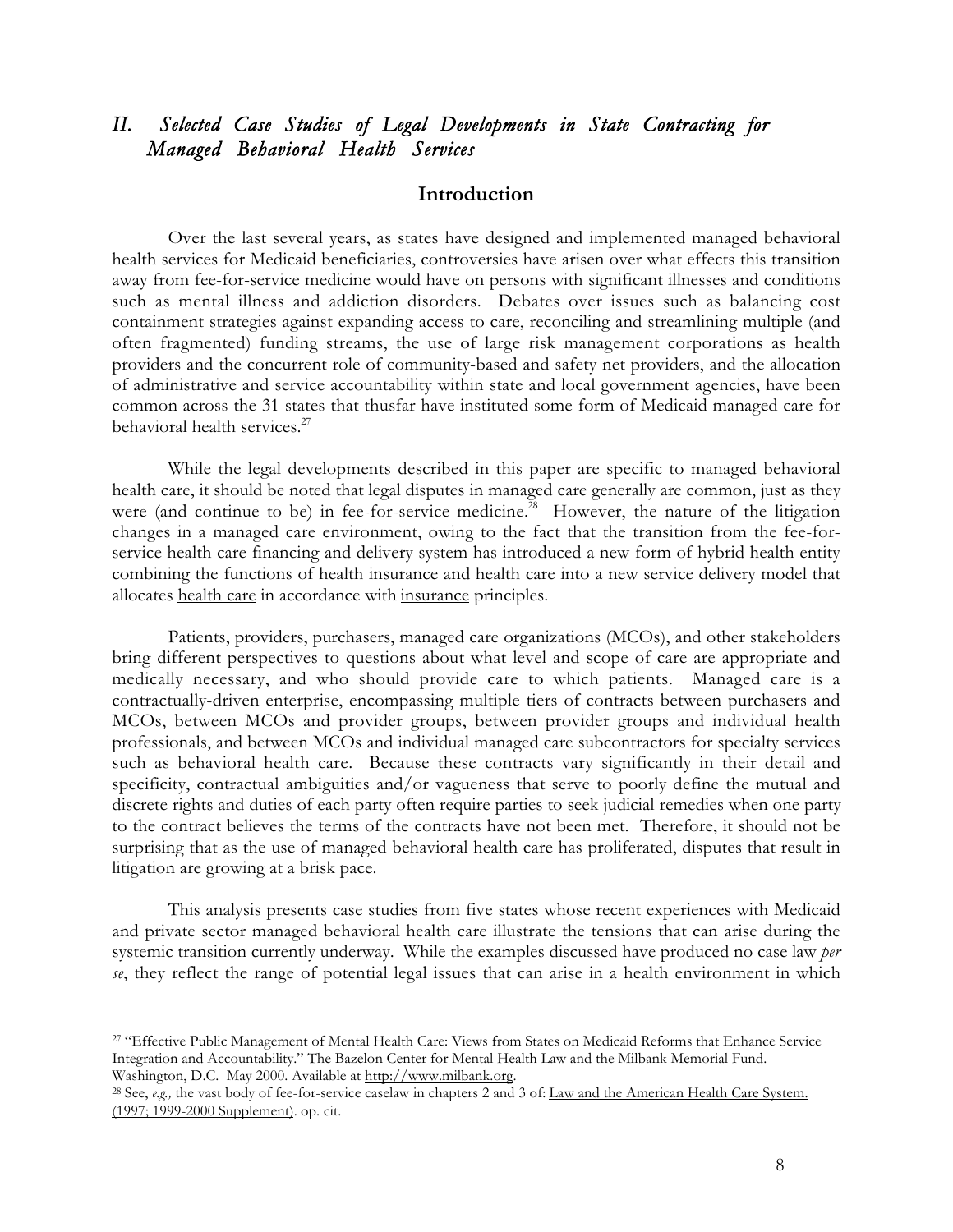hybrid corporations compete for service contracts and in which care is allocated in accordance with insurance principles. Five types of legal disputes are examined:

- Claims of inappropriate denials of care and failure to provide patients with timely notifications and rights of appeal (Connecticut);
- Claims of fraud in the state contracting process (Montana);
- Allegations of significant deficiencies in both the design and implementation of a managed behavioral health service delivery system that led to the termination of a Medicaid Section 1915(b) waiver (New Mexico);
- Failure to deliver Medicaid-mandated services such as Early and Periodic Screening, Diagnosis, and Treatment (EPSDT) of sufficient level, scope, and quality (Texas); and,
- Allegations of an MCO's unlawful denials of medically necessary behavioral health care for children and alleged pressure to shift children to the juvenile justice system to avoid paying for such care (Minnesota).

## **Connecticut**

*Children's Medicaid Managed Behavioral Health Services*

#### 1. Investigation of HealthRight and Value Behavioral Health

In 1997, Attorney General Richard Blumenthal began a 3-year investigation of HealthRight, Inc. (which held the state's contract for its Medicaid managed care program, "Husky A") and Value Behavioral Health, which was subcontracted by HealthRight to deliver mental health services to children. Following an examination of more than 100 enrollees' medical cases and thousands of pages of records, Blumenthal found that HealthRight and VBH systematically denied medically necessary inpatient treatment for children with mental illness. According to reports, there were numerous instances in which health care workers seeking prior authorization for treatment for children who were a danger to themselves or to others were told that in-patient hospitalization was not authorized. Blumenthal characterized the denials as both purposeful and systematic, resulting in a practice that was cruel and unfair in its harm to children. In his words, "The denial of care went beyond simple cost-cutting and seriously reduced mental health services for the neediest and most vulnerable of Connecticut's citizens: poor children with mental illness." In addition, the investigation established that the services the companies were being paid to provide under the Department of Social Services contract often were shifted to the Department of Children and Families – thus the state paid twice for the same services.

In January 1999, Attorney General Blumenthal announced his intention to take legal action against HealthRight, Inc. and Value Behavioral Health as a result of the investigation. In May 2000, a settlement agreement was reached before the state filed suit. By this time, Value Behavioral Health had become ValueOptions, which assumed responsibility for the settlement terms. The state agencies that were parties to the settlement included the Department of Social Services, the Department of Children and Families and the Department of Public Health. While not admitting any wrongdoing, HealthRight and ValueOptions agreed to pay the state \$4 million in the following manner: 1) HealthRight must immediately pay \$300,000 to the Department of Social Services to be used to fund a study of ways to benchmark behavioral outcomes for use in the Medicaid managed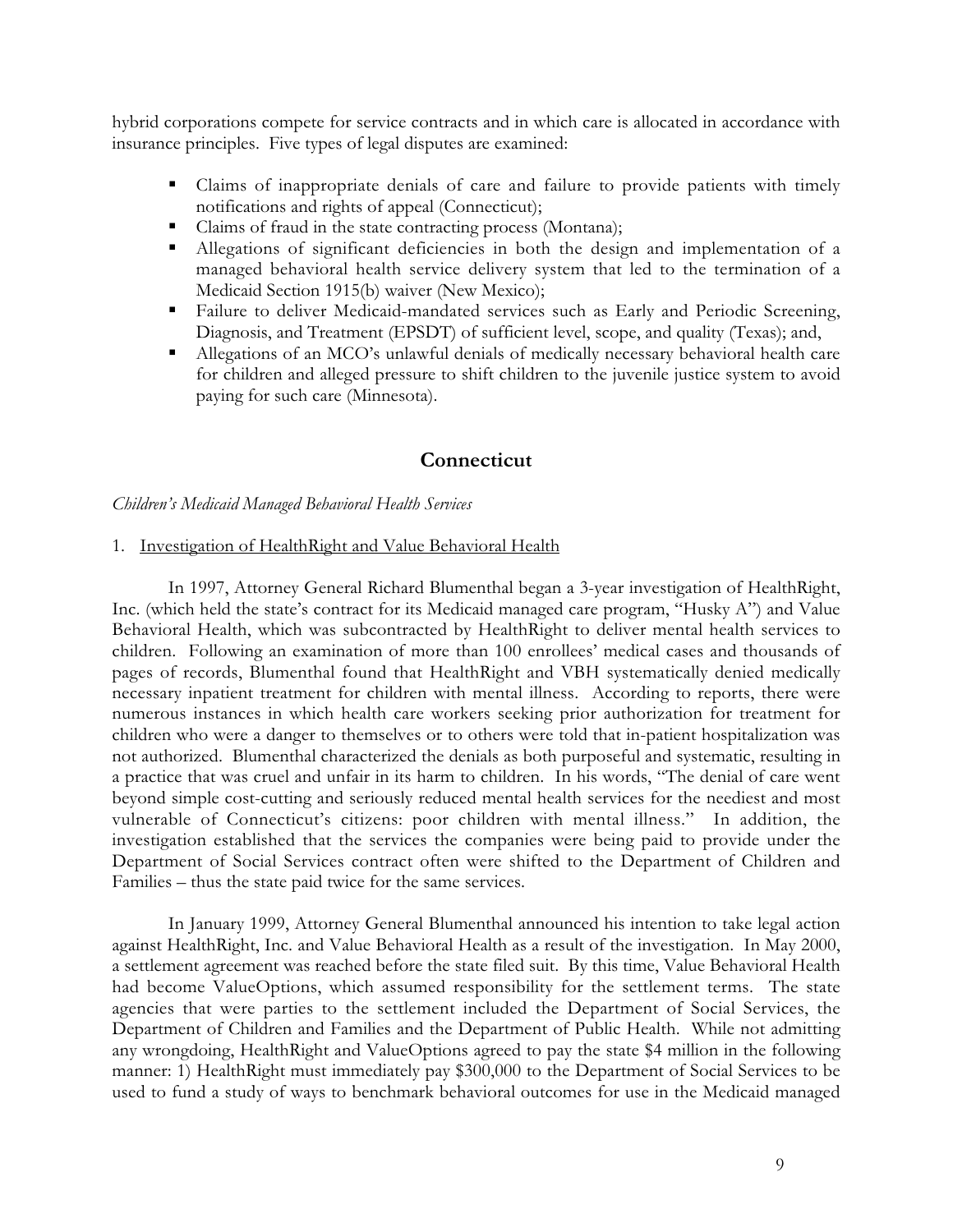care program and to fund a task force on the status of the state's Medicaid managed behavioral health system; 2) HealthRight must deliver to the state \$1,200,000 in U.S. Treasury Notes payable in four-year maturities of \$300,000; 3) ValueOptions must immediately pay \$300,000 to the state as well as \$1,200,000 in U.S. Treasury notes over with four-year maturities; and 3) ValueOptions must provide free of charge \$1 million worth of room, board, and related charges for Connecticut DCF clients at a ValueOptions facility called "The Pines" in Portsmouth, Virginia.

### 2. *Karen L. v. PHS, Inc. and Department of Social Services*

On November 17, 1999, Connecticut Legal Services and the New Haven Legal Assistance Association filed a Federal class action suit in U.S. District Court for the District of Connecticut on behalf of a 6-year-old girl identified as "Karen L." and Grisel Hernandez against Physicians Health Services, Inc. and the Connecticut Department of Social Services alleging that PHS uses "flawed" notification procedures which prevent patients from pursuing medically necessary services.<sup>29</sup> The complaint alleges that PHS routinely fails to provide required written notice of all decisions which would terminate, deny, or reduce requested or ongoing treatment, including an explanation of the right to a hearing, how to obtain a hearing, and the circumstances under which services are to be continued if a hearing is requested in a timely fashion.

The Department of Social Services is named in the suit since the complaint alleges that DSS failed to meet its contractual duty to monitor PHS' compliance with Medicaid notification laws and contract provisions. The "class" represents a group of 74,000 PHS Medicaid managed care enrollees. PHS is a division of Foundation Health Services and is the third largest health plan in the Northeast. It covers approximately 500,000 enrollees in Connecticut (including its commercial line of business) and is the second largest Medicaid managed care plan in the state.

At the time of this writing (February 2001), the case is still pending. Interestingly, Attorney General Richard Blumenthal is required to defend DSS against the allegations, while at the same time he has filed his own class action suit against four Connecticut HMOs, including PHS, for (among other things) inappropriate denials of care and lack of proper notification of rights of appeal (see No. 3 below).

### *General Managed Care Legal Developments in Connecticut*

#### 1. Dispute Between PHS, Inc. and PRO Behavioral Health

In June 2000, the *Hartford Courant* reported on a financial dispute between PHS and PRO Behavioral Health, PHS' subcontractor for the delivery of managed mental health care. The dispute has led to serious delays in payments to contracted providers. PRO has sued PHS in state superior court, accusing PHS of trying to drive it out of business by paying unreasonably low rates; PHS claims it paid PRO the money required and that it was PRO's responsibility to pay the providers. Attorney General Blumenthal is investigating the effects this dispute may be having on access and quality of care for consumers of mental health services. In the meantime, PHS has begun depositing money in an escrow account that can be accessed by PRO, but only with review and co-signature by PHS.

 <sup>29</sup> *Karen L. v Physicians Health Services Inc*., D. Conn., No 3:99 CV 2244, complaint filed 11/17/99.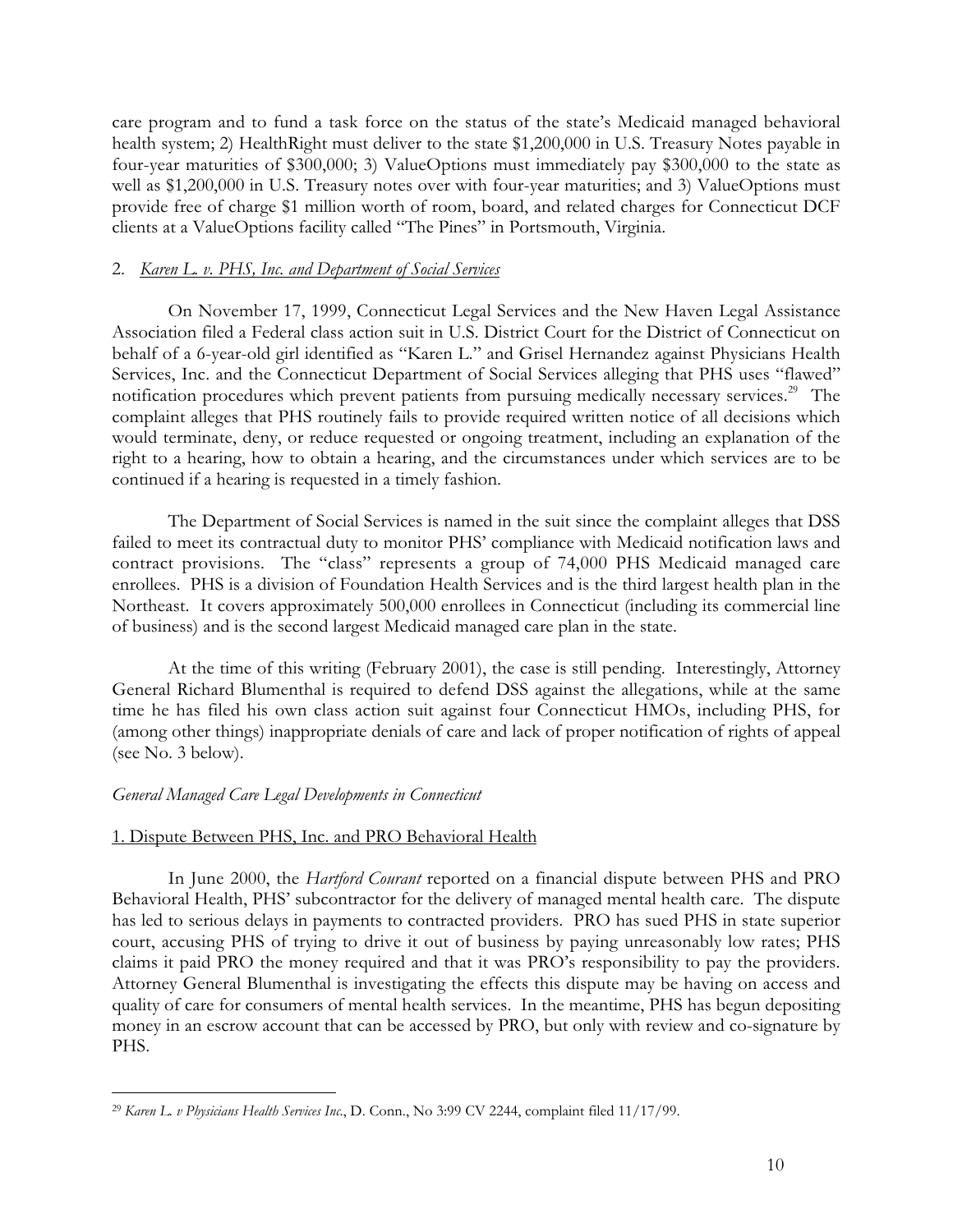#### 2. *State of Connecticut v. PHS, Inc.* – Drug Formularies

Blumenthal filed suit in U.S. District Court against PHS in December 1999 alleging that PHS imposed restrictions on access to prescription drugs that posed a threat to the health of its enrollees. The complaint accused PHS of using price, rather than quality, to determine which drugs to cover and of pressuring patients to use company-preferred drugs, even when the medicine their doctors prescribed was alleged to be "safer and more effective." The case was dismissed by Judge Stefan R. Underhill in August 2000, who ruled that regardless of the merits of the case, the state of Connecticut is barred from suing HMOs under ERISA.<sup>30</sup> In his words, "Congress carefully limited the persons authorized to being an ERISA civil enforcement action, and any such plaintiff must be either a 'participant, beneficiary or fiduciary.' … The state does not meet any of these statutory requirements." The decision came two months after the U.S. Supreme Court's ruling on *Pegram v. Herdrich*, another case involving HMO liability and ERISA.<sup>31</sup> Blumenthal has said he would appeal the decision.

#### 3. State of Connecticut v. Four HMOs

On September 7, 2000, Attorney General Blumenthal filed a class action suit against four Connecticut HMOs, becoming the first state to take such action. The lawsuit, filed in U.S. District Court in Connecticut named as defendants Anthem Blue Cross and Blue Shield of Connecticut (and its parent Anthem Health Plans, Inc.), CIGNA Healthcare of Connecticut (and its parent CIGNA Health Plans, Inc.), Oxford Health Plans of Connecticut, Inc. (and its parent Oxford Health Plans, Inc.), and Physicians Health Services of Connecticut (and its parent Foundation Health Systems, Inc.). The suit focuses on five abuses documented by the Attorney General's office, alleging that they violate ERISA's requirement that health plans act solely in the interest of enrollees. Specifically,

- 1) the HMOs use prescription drug formularies to obstruct patient access to medically necessary drugs;
- 2) the HMOs fail to make timely payments to providers, thus threatening enrollees with loss of necessary care;
- 3) the HMOs fail to respond to enrollees' written and telephone communications with answers that are timely, coherent, and fair;
- 4) the HMOs fail to disclose to enrollees essential information about prescription drug coverage and the steps necessary to submit and appeal denials of coverage; and
- 5) the HMOs use arbitrary coverage guidelines as the basis for coverage denials.

The suit does not seek monetary damages, according to Blumenthal, but rather seeks basic reforms in managed care practices to compel compliance with ERISA requirements to act solely in the interest of enrollees. As mentioned above, Blumenthal is party to another suit against PHS; as Attorney General, he must defend the Department of Social Services in a class action suit brought against PHS and DSS on behalf of Medicaid managed care enrollees served by PHS.

 <sup>30</sup> See Section I of this issue brief for a discussion of caselaw regarding the effect of ERISA preemption on the liability of HMOs.

<sup>31</sup> See Section I of this issue brief for a summary of *Pegram v. Herdrich*.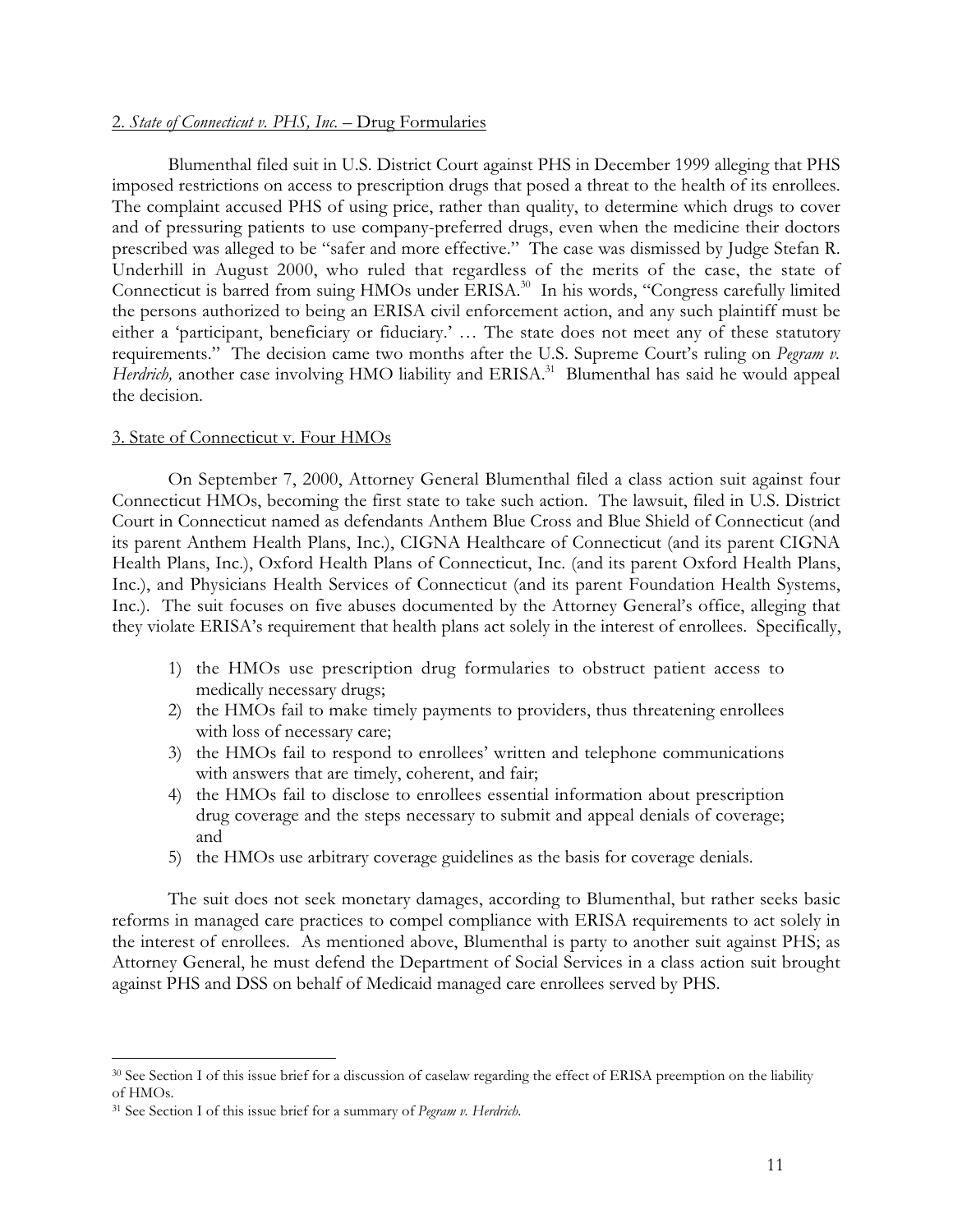#### **Sources:**

- "Conn. AG Looks Into Possible Abuses in Value Behavioral Medicaid Carve-Out," *Managed Behavioral Health News*, January 21, 1999, Vol. 5, No. 4. In The Managed Care Liability Project. Available at http://www.protectionandadvocacy.com.
- "HealthRight Inc. Investigated by State." Connecticut Attorney General's Office Press Release, January 7, 1999. Available at http://www.cslnet/ctstateu.edu/attygenl/press/1999/health/htright.htm.
- "State Reaches \$4 Million Settlement with Mental Health Contractors." Connecticut Attorney General's Office Press Release, May 11, 2000. Available at http://www.cslnet/ctstateu.edu/attygenl/press/2000/health/healthr.htm.
- "Attorney General's Statement on the Dismissal of the State's Lawsuit Against PHS." Connecticut Attorney General's Office Press Release, July 13, 2000. Available at
- http://www.cslnet/ctstateu.edu/attygenl/press/1999/health/phsd.htm.
- Julien, Alexander. "U.S. Court Rejects HMO Case." *The Hartford Courant*. August 16, 2000.
- Mezzy, Randi Faith. "Blumenthal Should Fight PHS on Everyone's Behalf, Not Just Some." *The Hartford Courant*. October 1, 2000.
- Julien, Alexander. "HMO-Contractor Dispute Cited in Access to Care." *The Hartford Courant*. September 29, 2000.
- "Attorney General Files Class Action Lawsuit Against Connecticut HMOs." Connecticut Attorney General's Office Press Release, September 7, 2000. Available at http://www.cslnet/ctstateu.edu/attygenl/press/2000/health/allhmo.htm.

# **Montana**

#### *Allegations of Contract Award Improprieties*

In early 1997, Montana awarded a contract worth \$400 million for the provision of mental health services to all Medicaid eligibles in the state to Montana Community Partners (MCP), a private for-profit subsidiary of a national company, CMG Health, Inc. Three other unsuccessful bidders for the contract – Vista Behavioral Health, Merit Behavioral-Blue Cross/Blue Shield of Montana, and Options Health Care Inc.-Montana Hospital Association – filed formal complaints with the state alleging that MCP had been given an unfair advantage in the contract award process. Among the specific issues in the complaint were: 1) questions about the contract's ability to meet Federal standards and about its validity; 2) accusations that MCP provided job offers and "inappropriate advice" to members of the contract review committee; and 3) evidence that MCP was allowed to submit a 150-page proposal, despite the fact that other bidders were limited to 100 pages.

Vista filed suit in state court in Helena in March 1997. In June 1997, MCP, admitting no wrongdoing, reached an out-of-court settlement with Vista in which it agreed to pay Vista \$1.2 million, which represented some of Vista's out-of-pocket expenses incurred for preparing its technical proposal for the contract. The settlement further stipulated that, except in the event of termination or cancellation of MCP's contract with the state, Vista agreed not to compete for any Montana public sector managed mental health contract nor to solicit or accept membership in the Care Coalition of Montana or the Board of Directors of MCP without first obtaining written permission from CMG Health, Inc., parent company of MCP.

MCP held the contract for only two years. During that time, its parent company was bought out twice. In 1999, the state decided to end its Mental Health Access Plan and canceled its contract with MCP. Among MCP's failures was that it was never fully embraced by the state's network of mental health providers and as a company was never efficiently run. It was also undercapitalized, and care management was generally ineffective.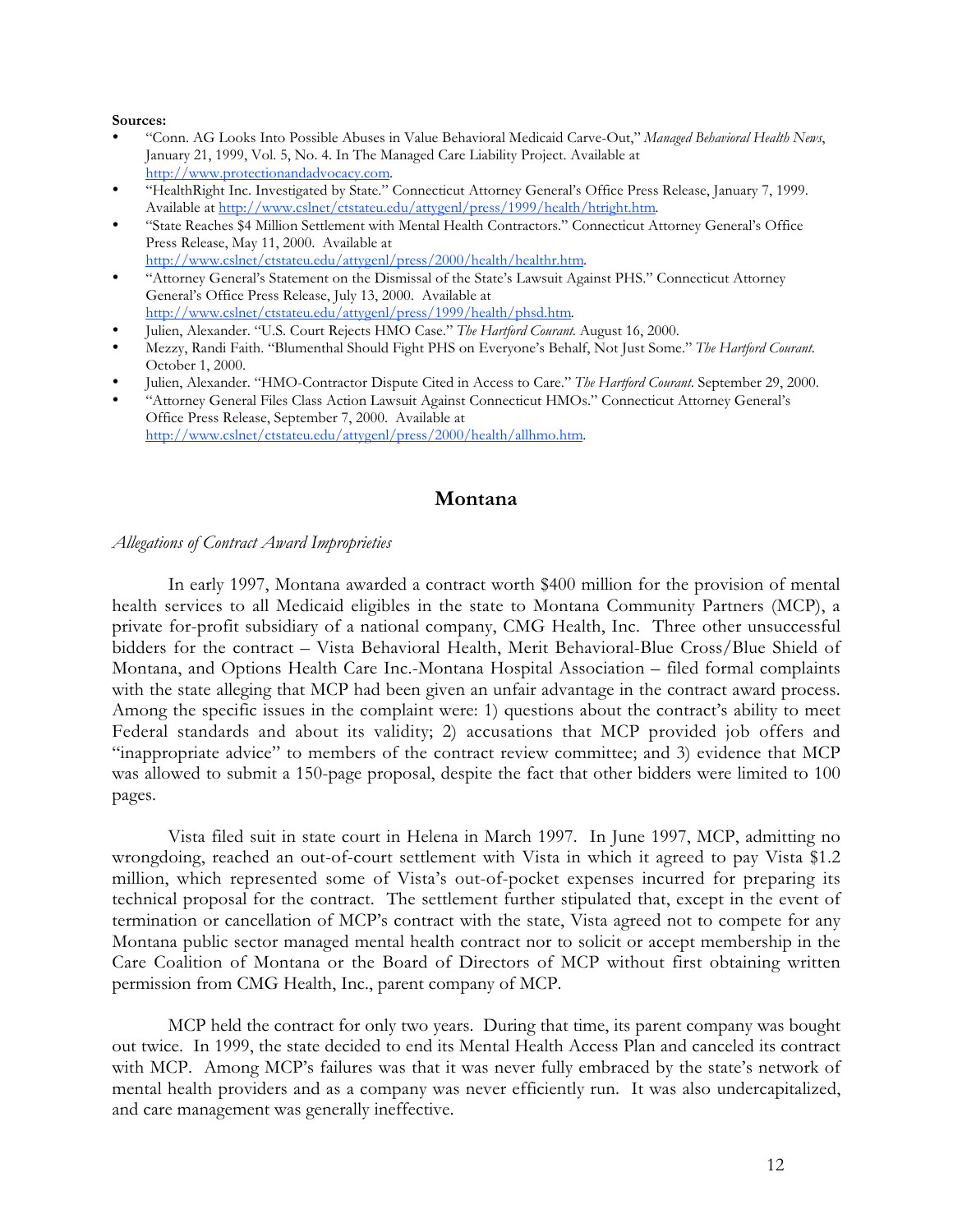#### *Return to Fee-For-Service Mental Health Services in Medicaid*

Following termination of the MCP contract, the state returned to fee-for-service reimbursement for mental health services for Medicaid enrollees. In May 2000, the Montana Department of Public Health and Human Services (DPHHS) and the Mental Health Services Bureau contracted with the Technical Assistance Collaborative (TAC), a non-profit organization founded by the Robert Wood Johnson Foundation to assess and evaluate the Montana Medicaid Mental Health Program and the Mental Health Services Plan and to offer recommendations for program improvements. The TAC's final reports are available on the DPHHS website at http://www.dphhs.state.mt.us.

#### **Sources:**

- "Montana: Companies Fight Managed Mental Health Contract," *American Health Line*, March 18, 1997.
- "HMOs Settle Disputes Over Awarding of Montana's Mental Health Contract," *Mealey's Litigation Reports: Managed Care*, August 20, 1997.
- Madsen M, Abrahams J, and Dowd D. "Medicaid Contracting A New Challenge for the States," *Corporate Legal Times*, Vol. 7 No. 3, December 1997.
- Lourie, Ira S. "Positive Lessons Learned Through the Mental Health Access Plan for Child and Adolescent Mental Health Services," prepared under contract with the Addictive and Mental Disorders Division, Montana Department of Public Health and Human Services. Washington, DC. January 2000. Available at http://www.dphhs.state.mt.us.
- Montana Department of Public Health and Human Services. "Technical Assistance Collaborative Summary: Overview of Mental Health Services Bureau Evaluation of MHSP and MMHP." May 15, 2000. Available at http://www.dphhs.state.mt.us.
- Montana Department of Public Health and Human Services. "TAC Evaluation Reports Progressing." *Mental Health Bulletin*. December 1, 2000. Available at http://www.dphhs.state.mt.us/hot/mhap/mhap\_bulletins/mhap\_12012000.htm.

# **New Mexico**

#### *HCFA Denial of Renewal of Waiver for Managed Behavioral Health Services*

New Mexico began its Medicaid managed care program, known as "Salud!," in 1997. New Mexico was one of only two states (the other being Tennessee) that mandated all Medicaid-eligible residents enroll in an MCO for their behavioral health care (with the exception of Native Americans, who can opt in to Salud! or stay in the fee-for-service system). About 200,000 New Mexicans are covered by Salud!, which has an annual budget of \$1.24 billion, 75% of which is provided by the Federal government. New Mexico contracted with three MCOs, Lovelace Health Systems, Presbyterian Health Plan, and Cimarron Health Maintenance Organization, to deliver services under the Salud! Program. New Mexico legislators attempted to carve out behavioral health services during the roll-out of Salud!, however, Governor Gary Johnson, a proponent of managed care, vetoed the measure. The provision of managed behavioral health services entailed a three-level administrative structure: the Salud! MCOs subcontracted with behavioral health organizations, such as ValueOptions, which then contracted with Regional Care Coordinators (RCCs) at the local level. These latter organizations functioned both as referral agencies for consumers and as direct providers of behavioral health services.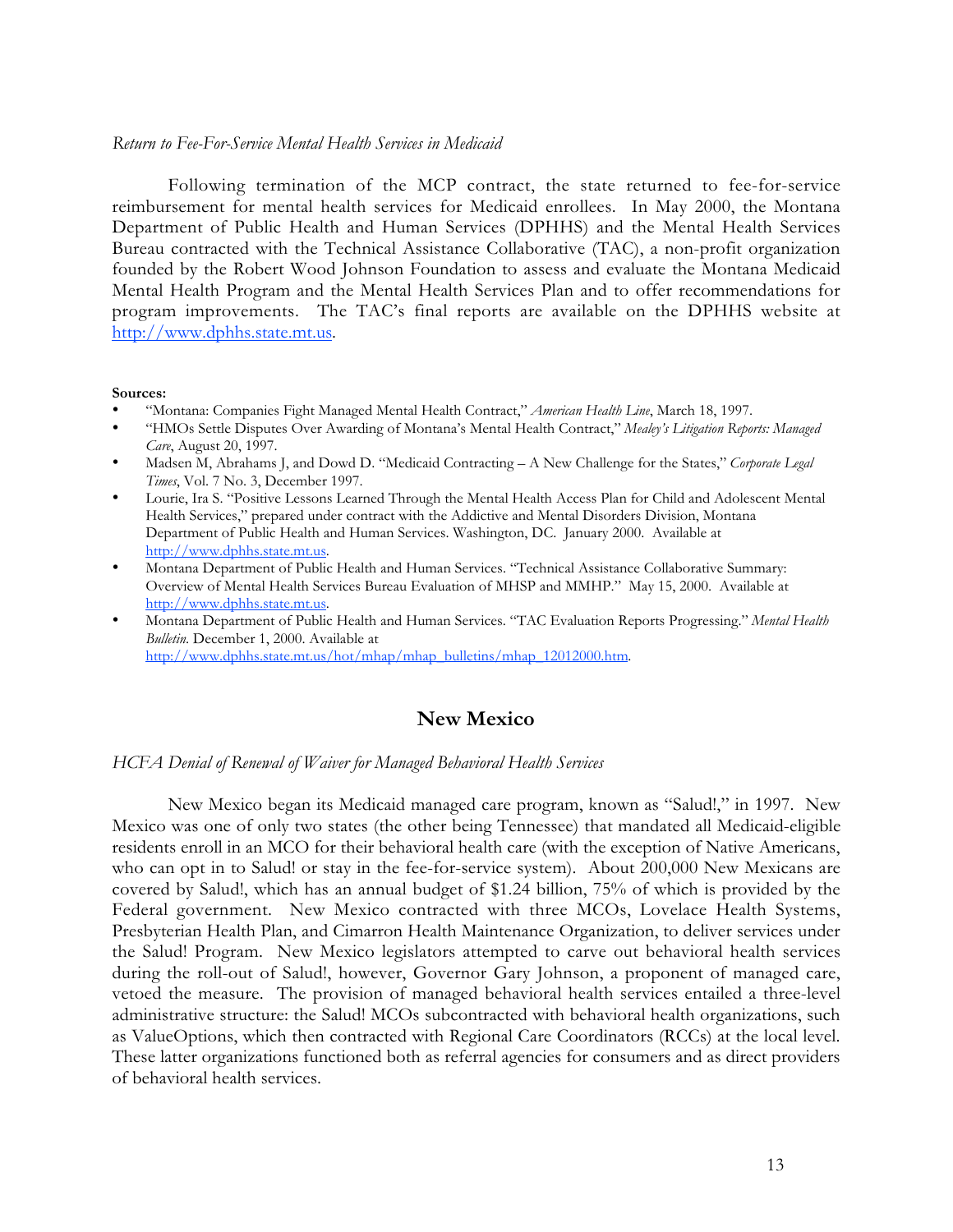The Bazelon Center for Mental Health Law's involvement in studying New Mexico's problems began early after Salud!'s implementation. In August 1998, the Bazelon Center co-signed a letter with the New Mexico Alliance for the Mentally Ill recommending that the Health Care Financing Administration (HCFA) investigate access to behavioral health services for Salud! enrollees. In March 2000, the Bazelon Center urged HCFA not to renew New Mexico's request for a renewal of the behavioral health component of its Section 1915(b) waiver. On July 5, 2000, the Interim Health and Human Services Committee of the New Mexico Legislative Council held a hearing to identify problems with, and recommendations for, Salud!'s delivery of mental health services. Rafael M. Semansky, MPP, a policy research analyst with the Bazelon Center in Washington, D.C. provided testimony based on a series of analyses Bazelon had conducted of Salud!'s operations. The committee also heard testimony from a grassroots organization known as the "Human Needs Coordinating Council," a coalition of 600 health and human services clients, advocates, providers and organizations. At the request of U.S. Senator Jeff Bingaman (D-NM), HCFA sent a team to attend the hearing.

In Semansky's testimony before the committee in July 2000, he compared the problems with Salud! to the experience of TennCare, the only other state Medicaid managed care program to require immediate statewide enrollment rather than phasing eligibility groups in over time. According to his testimony, five general problematic issues were shared by TennCare and Salud!:

- 1. An inadequate capitation rate for the expanded benefits and the larger population covered;
- 2. Insufficient and non-uniform data from the health plans that hindered evaluations of quality and performance;
- 3. Weak enforcement of contract requirements by the Medicaid agency;
- 4. Lack of behavioral health providers willing to participate in Salud!; and,
- 5. Limited access to community-based mental health services, despite declining rates of inpatient psychiatric services.

Specific findings from the Bazelon Center's analyses related to the access, cost, and quality of behavioral health services for Salud! enrollees. Semansky found that the rate of community mental health service authorizations declined precipitously for the RCCs; for example, Presbyterian Medical Services rate per 1,000 members of authorizations for child and adolescent community based services dropped from 1,000 in August 1999 to 300 in February 2000. ValueOptions, Presbyterian's BHO, decreased utilization of inpatient psychiatric services without an offsetting increase in community-based services. The analysis also found that the utilization of inpatient psychiatric services by youth in juvenile justice custody doubled under Salud!, leading Semansky to conclude that Salud! behavioral health services for children and adolescents were inadequate, theorizing that youths become involved in the juvenile justice system since they have insufficient access to preventive services.

In addition, the three-layer administrative system proved difficult to operate, given that a large percentage of New Mexicans live in rural and frontier areas with limited numbers of providers. This both increased costs and contributed to administrative inefficiencies brought about by different health plan requirements for authorizations, billings, and claims procedures. The analysis found that excessively high administrative costs for behavioral health care amounted to 51 cents of each dollar, though state officials disputed this figure. Many behavioral health providers ended their participation in Salud!, citing low reimbursement rates and high costs of administrative compliance.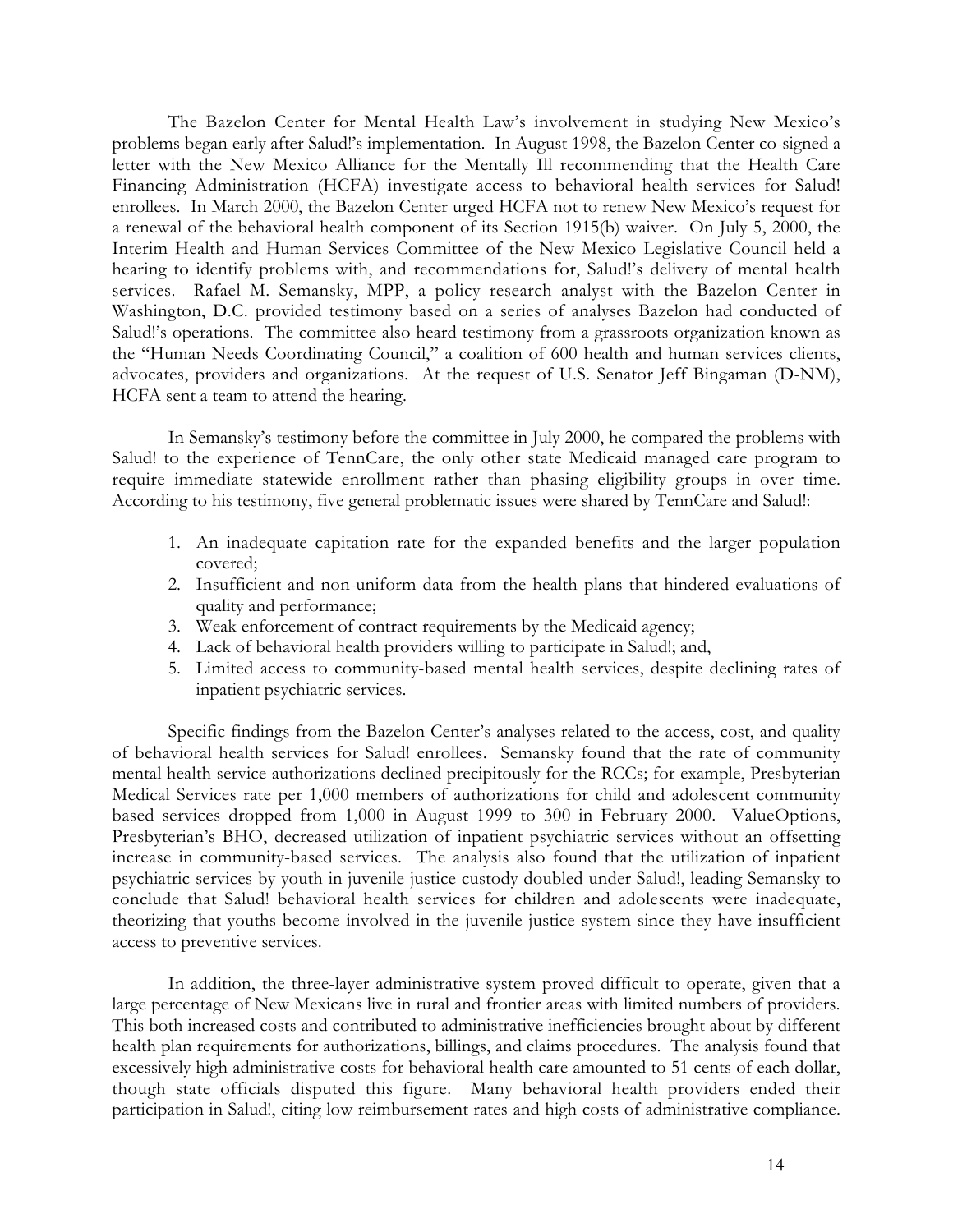The Bazelon Center testimony called into question the validity and usefulness of the encounter data collected by the state, concluding it was insufficient to enable the Medicaid agency to monitor program performance.

Furthermore, excessive wait times and delays in completing follow-up visits after psychiatric hospitalization were cited as evidence of program access barriers. While the National Committee for Quality Assurance national average for visits within seven days following discharge is 45%, the highest average among the three Salud! MCOs was 26.44% and the low was 14.63%. Similar figures for discharge within 30 days are 68% nationally, with Salud! MCOs ranging from a high of 42.31% to a low of 27.13%.

The Bazelon Center report also found that Medicaid case management services were virtually nonexistent, that children with serious emotional disturbances were not able to access intensive services, that management of antidepressant medications was inadequate, and that overall consumer satisfaction with the quality of Salud! behavioral health services was low. The report also found that enrollee grievance and appeal procedures were poorly designed and advertised, and that utilization review decisions were untimely, resulting in delays in enrollees receiving care.

On October 19, 2000, HCFA's then-Director Timothy Westmoreland wrote to Robert T. Maruca, Director of New Mexico's Medical Assistance Division, notifying him that the state's request to renew its Medicaid section 1915(b) two-year waiver had been approved for the delivery of physical health services but not for behavioral health services. The letter instructed the state to transition all behavioral health care services from managed care to the fee-for-service system with 90 days from the date of the letter. The state also was required to submit a transition plan describing how they would communicate and facilitate the transition as well as how continuity of care would be maintained. HCFA noted it would continue to monitor the experience of the delivery of behavioral health services during and after the transition to fee-for-service. State officials negotiated a delay in the transition until February 2001.

#### **Sources:**

- Guthrie, Patricia. "N.M. Medicaid changes worry advocates for the mentally ill." *Albuquerque Tribune*. August 21, 1996. p. A6.
- "In a letter to HCFA, the Bazelon Center for Mental Health Law 'strenuously' urges HCFA not to renew New Mexico's Medicaid managed care program, Salud!" *Managed Medicare and Medicaid.* No. 13, Vol. 6; p. 7.
- Hummels, Mark. "Group directs more criticism at state health plan." *The Santa Fe New Mexican.* April 25, 2000.p. B-5.
- Fecteau, Loie. "Input wanted in Medicaid debate." *Albuquerque Journal*. July 7, 2000. p. D3.
- "Salud! Medicaid Managed Care Behavioral Health Funding: State Fiscal Years 1998 and 1999." New Mexico Department of Human Services. August 2000. Available at http://www.state.nm.us/hsd/home.html.
- Jadrnak, Jackie. "Managed Medicaid called cumbersome." *Albuquerque Journal*. September 6, 2000. p A1.
- Testimony of Rafael M. Semansky, MPP, Policy Research Analyst, Bazelon Center for Mental Health Law, before the New Mexico Legislative Council Interim Health and Human Services Committee on the Subject of Salud!'s Delivery of Mental Health Services: Problems and Recommendations." July 5, 2000. Available at http://www.bazelon.org.
- The Bazelon Center for Mental Health Law. "Documented Problems with New Mexico's Medicaid Behavioral Health Care." and "Problems with Salud!, New Mexico's Managed Health Care Program: Information Sheet #2: HEDIS Data and Additional Member Survey Data." (undated). Available by request from Bazelon by contacting Ms. Lee Carty, Communications Director, 1101 15th Street NW, Suite 1212, Washington, D.C. 20005. E-mail leec@bazelon.org.
- Letter from Timothy Westmoreland, HCFA Director, to Robert T. Maruca, Director of New Mexico's Medical Assistance Division. October 19, 2000. Available at http://www.bazelon.org/westmorelandltr.html.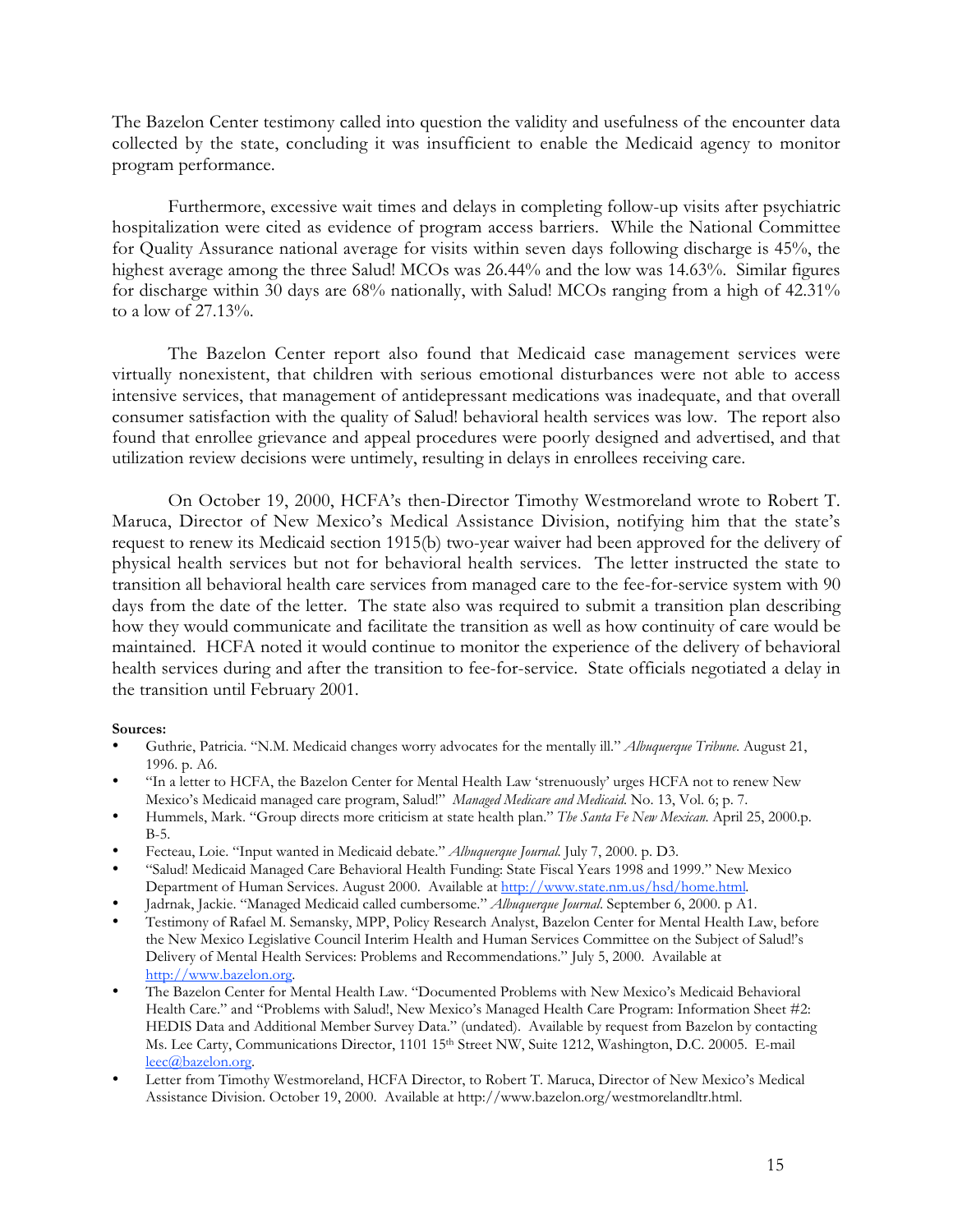### **Texas**

#### *Violations of 1996 EPSDT Consent Decree: Managed Care Aspects*

On August 14, 2000, U.S. District Judge William Wayne Justice ruled that Texas was in violation of several orders contained in a 1996 consent decree to provide EPSDT services to more than 1.5 million children eligible for Texas Medicaid, including mental health and developmental screenings (109 F. Supp. 2d 579; 2000 U.S. Dist.). The consent decree stemmed from a 1993 class action suit, *Frew et al v. Gilbert et al* (Civil Action No. 3:93CA65), filed by San Antonio lawyer Susan Zinn of the Texas Rural Legal Aid organization. Judge Justice found that the state failed to meet its requirements in several areas: 1) failure to provide dental checkups; 2) failure to provide sufficient staff to inform eligible recipients about services; 3) failure to provide needed transportation to clinics and hospitals; and 4) failure to provide adequate care to enrollees of Texas' Medicaid managed care program, known as STAR. EPSDT services are provided through STAR's Texas Health Steps program.<sup>32</sup>

The STAR program began in 1993 in Travis County and in the Gulf Coast area in and around Galveston. By 1999, it was expanded to include Southeast, Bexar, Tarrant, Lubbock, Dallas, Harris and El Paso areas and enrolled about 346,000 Medicaid recipients. In 1997, 83% of STAR enrollees were under the age of 20. The Texas legislature declared a moratorium on new enrollment as of 1999, but future continuation of the roll-out of managed care is considered likely. The plaintiffs' complaints regarding the managed care system can be grouped into four areas: 1) the receipt of services, including mental health services, by class members enrolled in managed care; 2) the treatment of the children of migrant workers enrolled in managed care; 3) the training of health care providers employed by managed care systems; and 4) the timeliness and quality of data obtained from the STAR managed care organizations used to monitor the access, quality, and cost of services.

The court held that the STAR program impedes class members' access to mental health services. It cited the words of a physician and member of the Tarrant regional advisory committee on managed care:

*They are losing services that were available three years ago; there are fewer hospital beds for children and adolescents. … Mental health is the least served area. If there is high demand, then the providers can select their patients. They're going to select patients where they will get reimbursed appropriately. Taking a system that is weak to start with in its reimbursement and making it more difficult to administer, places further demands on those providers. They are going to drop out of the system.*

The court also cited the Dallas committee's concerns about "the adequacy of the mental health network for children, especially children with complex needs." In one particular case, that of "C.H. and Sons," an enrollee's experiences with Americaid, one of the STAR MCOs, were described. One of C.H.'s sons, James, had mild mental retardation, asthma, oppositional defiant

 <sup>32</sup> TennCare in Tennessee has also been the subject of numerous class action suits and consent decrees concerning the delivery of behavioral health services for children, particularly under the Medicaid EPSDT benefit. See, for example, *John B. v. Menke*, CA No. 98-0168 (M.D. Tenn.), *Daniels v. Wadley*, CA No.96-5887, 926 F. Supp. 1305, (vacated in part by *Daniels v. Menke*, 145 F.3d 133 (6th Cir. Apr 22, 1998); 1996 U.S. Dist., and *Grier v. Wadley*, CA No. 79-3107. Further information can be obtained from the Tennessee Justice Center at http://www.tnjustice.org.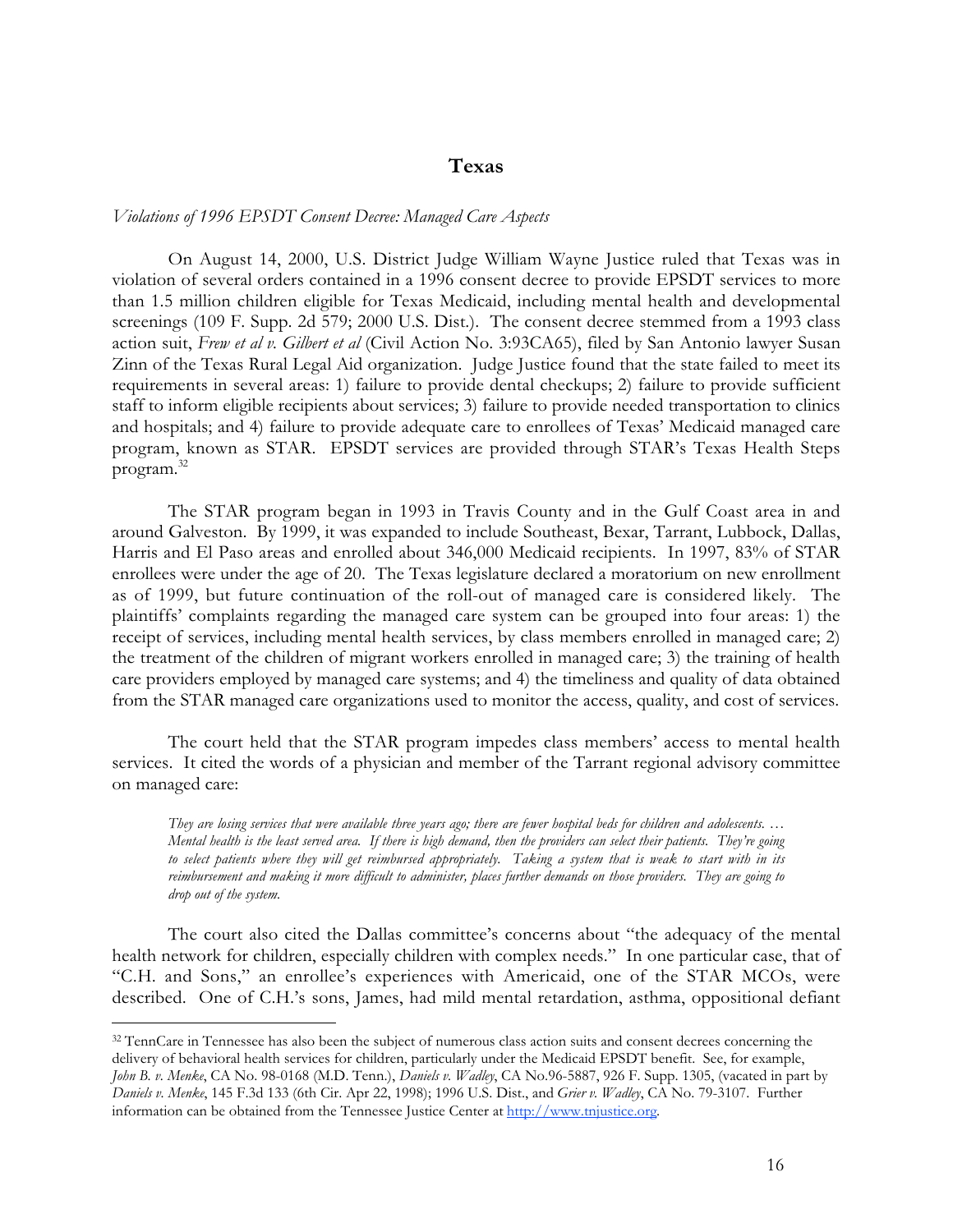disorder, and affective disorder. The psychiatrist who had been treating James decided to "drop all his Medicaid patients." Americaid initially told C.H. that she did not need a referral code to take James to a new psychiatrist. The company later refused to pay for his care because C.H. "did not follow procedure about getting a referral code."

Judge Justice reiterated the consent decree provision that, "Defendants may contract with individuals and entities to provide EPSDT services. But, Defendants remain ultimately responsible for the administration of the EPSDT program in Texas and compliance with Federal EPSDT law." He further noted that a 1998 Texas Health Quality Alliance report that found that one-half of the STAR MCOs did not substantially meet the requirement that they have systems in place to ensure the delivery of Texas Health Steps services. The defendants argued that 42 U.S.C. §1396u-2 only requires the state to ensure that EPSDT services are "offered," not that such services are received.<sup>33</sup> Judge Justice disagreed, stating that "Section 1396-u2 permits the states to utilize managed care to meet their obligations under the federal EPSDT statute; it does not free them from those obligations, or limit their responsibilities to managed care enrollees." Further, "Defendants have a duty under 42 U.S.C. §1396 to inform 'all' EPSDT eligible participants about the program and to provide services to those who request them after being informed."<sup>34</sup>

Judge Justice concluded by ordering that the state provide to the court and the plaintiffs a series of proposed corrective action plans for each of the violations of the decree by October 14, 2000. Texas Attorney General John Cornyn filed an appeal requesting a stay of the judges' order, which was granted by the 5<sup>th</sup> U.S. Circuit Court of Appeals in New Orleans on October 18, 2000. Most recently in early January 2001, the plaintiffs' attorney, Susan Zinn, has added two more complaints to the suit: that the state has not enrolled enough dentists in the Medicaid program and that ill children are not treated in a reasonable amount of time as Federal law requires. State health officials have requested a \$44 million increase for 2002 for children's Medicaid programs, including \$13 million to increase reimbursements to participating dentists. The current program outlay is \$237 million.

#### **Sources:**

<sup>•</sup> Linda Frew, *et al*, Plaintiffs, v. Don Gilbert, *et al*, Defendants. Civil Action No. 3:93CA65. United States District Court for the Eastern District of Texas, Paris Division. 109 F. Supp. 2d 579; 2000 U.S. Dist. LEXIS 12410; 70 Soc. Sec. Rep. Service 439.

 <sup>33</sup> Title 42 U.S.C. §1396-u2(b)(5) states: "Demonstration of adequate capacity and services: Each Medicaid managed care organization shall provide the State and the Secretary with adequate assurances (in a time and manner determined by the Secretary) that the organization, with respect to a service area, has the capacity to serve the expected enrollment in such service area, including assurances that the organization - (A) offers an appropriate range of services and access to preventive and primary care services for the population expected to be enrolled in such service area, and (B) maintains a sufficient number, mix, and geographic distribution of providers of services."

<sup>34</sup> Title 42 U.S.C. §1396-u2(a)(5)(B) states: "Information to enrollees and potential enrollees: Each managed care entity that is a Medicaid managed care organization shall, upon request, make available to enrollees and potential enrollees in the organization's service area information concerning the following: (i) Providers: The identity, locations, qualifications, and availability of health care providers that participate with the organization. (ii) Enrollee rights and responsibilities: The rights and responsibilities of enrollees. (iii) Grievance and appeal procedures: The procedures available to an enrollee and a health care provider to challenge or appeal the failure of the organization to cover a service. (iv) Information on covered items and services: All items and services that are available to enrollees under the contract between the State and the organization that are covered either directly or through a method of referral and prior authorization. Each managed care entity that is a primary care case manager shall, upon request, make available to enrollees and potential enrollees in the organization's service area the information described in clause (iii)."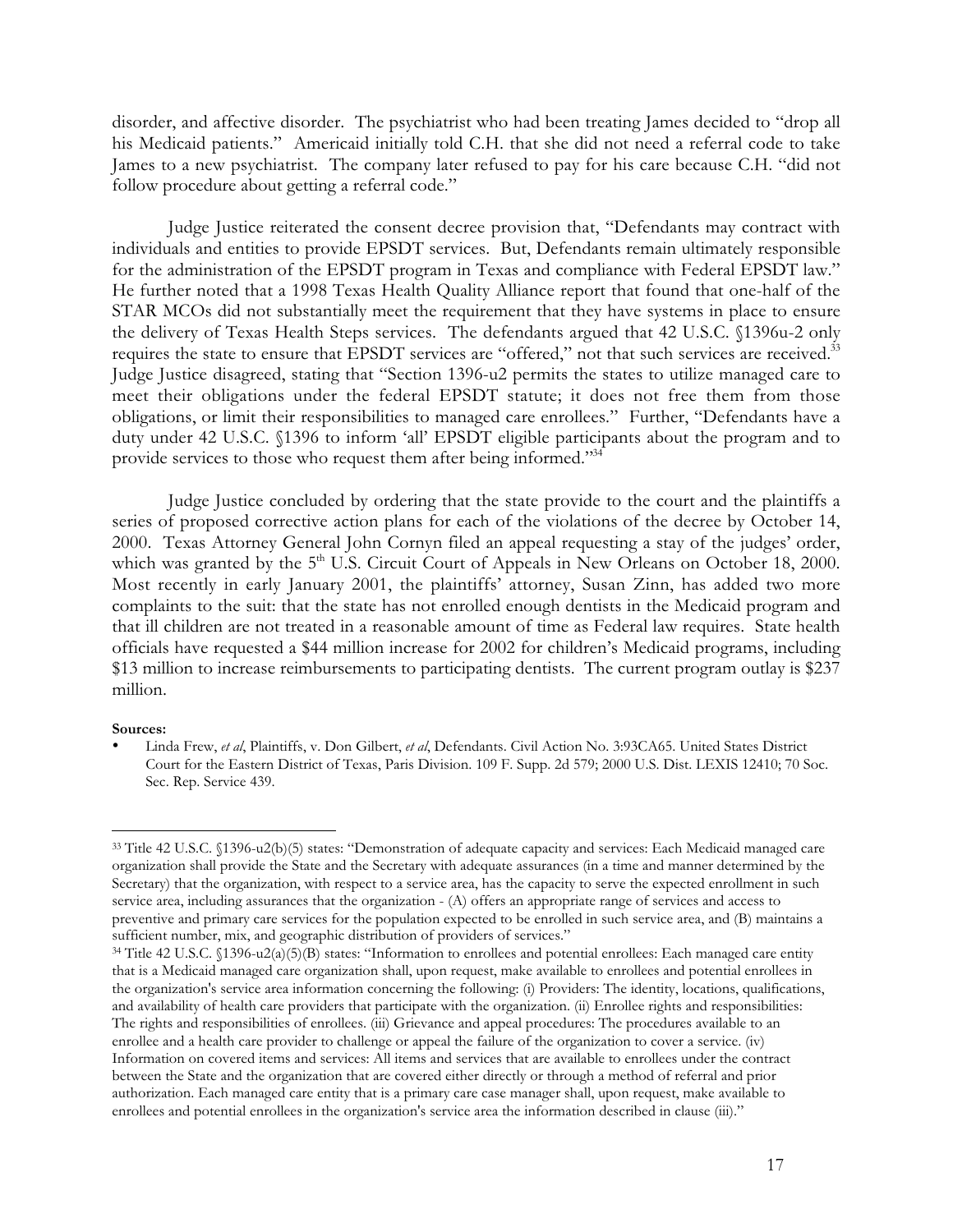- "Federal Court Finds Texas Violated Decree to Improve Health of Poor Children." *Health Law Litigation Reporter*. Vol. 8; No. 2; Pg. 3. September 2000.
- Dubose, Louis. "Justice Delayed? The Governor's Response to a Federal Judge's Decision Angers Two Democratic Legislators." *The Austin Chronicle*. September 22, 2000.
- Dubose, Louis. "Justice vs. Cornyn." *The Austin Chronicle*. September 22, 2000.
- "Delay OK." *Texas Lawyer*, October 23, 2000. p. 3.
- Russell, Jeanne. "Dental Care May Be Added to Children's Medicaid Suit." *San Antonio Express-News*. January 4, 2001.

## **MINNESOTA**

#### *Allegations of Improper Denials of Medically Necessary Children's Behavioral Health Services*

On October 3, 2000, Minnesota Attorney General Mike Hatch filed suit against Blue Cross/Blue Shield of Minnesota (BCBSM) on behalf of the state in Hennepin County District Court. In his complaint, Hatch alleged that BCBSM, through its mental health subsidiary Behavioral Health Services, Inc., unlawfully denied medically necessary mental health, eating disorder, and chemical dependency treatment for children and young adults. The complaint stated six specific areas of BCBSM's alleged "pattern and practice of misconduct" with respect to the coverage of this treatment:

- 1. "Shifting costs to taxpayers and/or families by telling subscriber's children to seek help through the juvenile justice system rather than receive health care treatment that is covered under the subscribers' policies with BCBSM;
- 2. Shifting costs to taxpayers and/or families by refusing or significantly delaying coverage for court-ordered treatment in the face of recommendations by treating physicians that the treatment is medically necessary;
- 3. Denying or limiting coverage for medically necessary treatment after mere 'paper reviews,' contradicting the sound judgements and recommendations of the only physicians who have ever actually examined and treated the patients;
- 4. Delaying coverage by forcing subscribers into unwarranted appeals of denials of coverage for medically necessary and pre-authorized treatment;
- 5. Misrepresenting and omitting material facts regarding its coverage of authorized treatment; and
- 6. Hiding from subscribers the true conditions, standards, and criteria for its denials of coverage, which among other things, places subscribers at an unfair disadvantage during the appeal process."

Hatch stated that while the suit names BCBSM, other major health care companies engage in similar practices. His decision to pursue BCBSM was based on the potential for "generating more consumer complaints," but he warned that if the other companies did not "clean up their acts" he would sue them as well.

The complaint describes the experiences of six anonymous child and adolescent patients with serious mental health conditions, eating disorders, and chemical dependency problems who had BCBSM coverage. The cases are used to illustrate one or more of the six points above as examples of the effects on their health as a result of BCBSM's allegedly improper coverage and treatment denials. In his five-count complaint, Hatch alleged that BCBSM violated various Minnesota statutes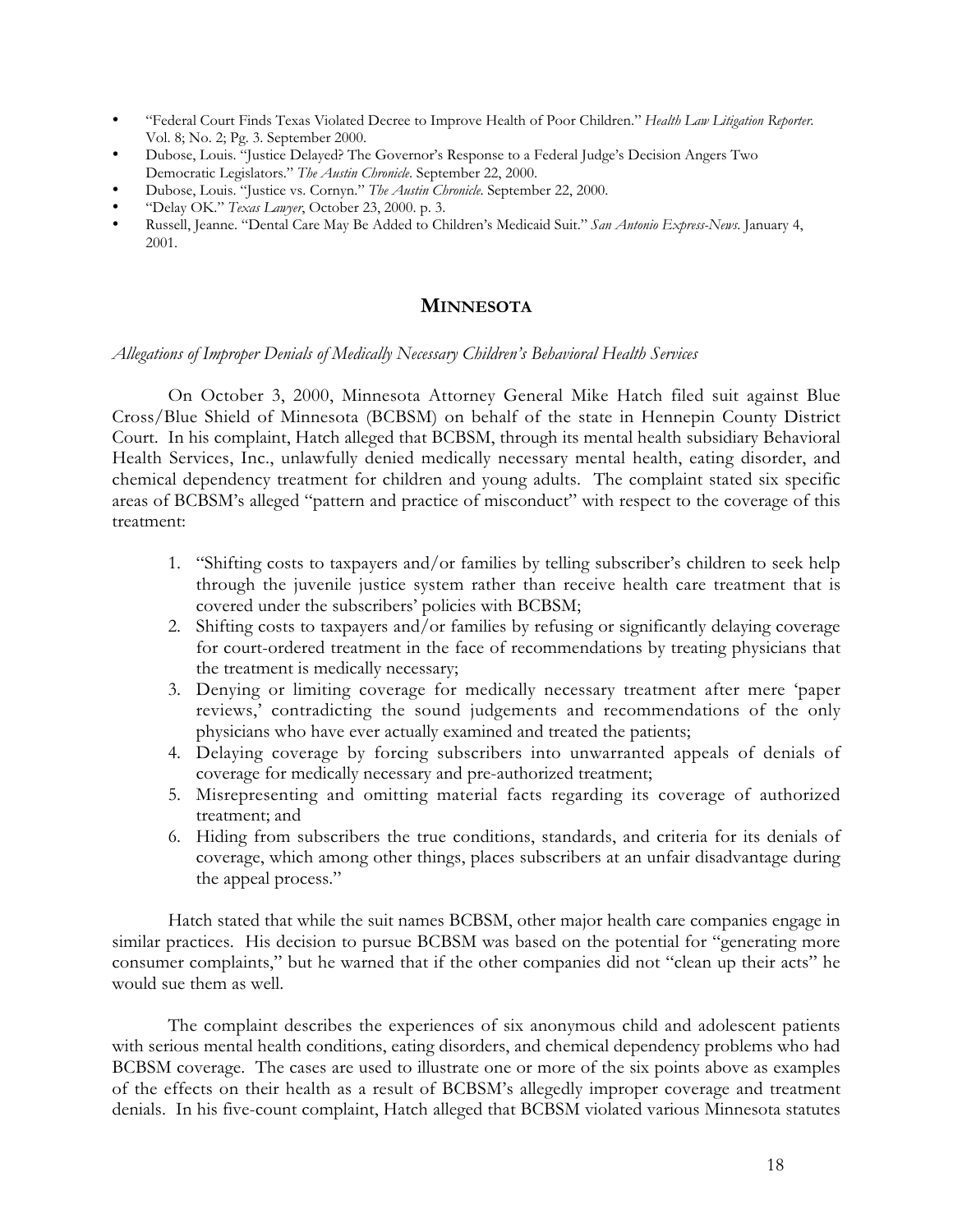regulating false and deceptive advertising practices and also the provision of information concerning the basis for the denial of beneficiaries' insurance claims. Hatch's suit seeks to have BCBSM enjoined from engaging in such activities, to require BCBSM pay restitution to those affected by its practices, and to require BCBSM to pay civil penalties, attorneys' fees, and court costs. He has stated that BCBSM's actions have cost Minnesota taxpayers at least \$11 million.

BCBSM filed its answers to the complaint with the court on October 27, 2000 denying all charges. The company stated that: 1) its definition of medical necessity is consistent with the state's definition at Minnesota Statute §62Q.60; 2) it has implemented a "rigorous set of practices designed to apply conscientious medical review" to mental health services that complies with state requirements; 3) its coverage and treatment decisions regarding the six anonymous individuals were appropriate; 4) it does not inappropriately refer subscribers to the juvenile justice system; and 5) it routinely pays for virtually all (more than 94%) of requested treatment, whether reviewed or not.

In January 2001, in advance of a scheduled February 21, 2001 hearing, Hatch demanded that BCBSM turn over thousands of documents related to behavioral health claims, which the company said would be a violation of the medical privacy of its members since these individuals had not authorized the release of their records. In a press statement BCBSM said, "Instead of working with Blue Cross within the rules of the court, Attorney General Mike Hatch has unfortunately chosen to try this case through press conferences and has consistently refused to provide authorization Blue Cross legally needs to comply with his request."

As the events of this case were unfolding, a Minnesota legislative auditor released preliminary findings from a study of health insurers' payments of behavioral health insurance claims. The study found that the state's insurers have refused to pay for \$28.5 million for claims of behavioral health treatment administered by state agencies. The report characterized the state's mental health system as "fragmented and rife with conflict and dissatisfaction." According to the report, of Minnesota's \$941 million annual expenditure for behavioral health care, two-thirds is paid for by the public sector. The remaining third, \$310 million, is paid by private insurance companies, even though they insure or manage care for two-thirds of the population. The report's authors stated that their findings were limited by availability of adequate data, but that concerns about the inappropriate shifting of costs to the public sector appear to merit further study.

#### **Sources:**

- *State of Minnesota v. Blue Cross and Blue Shield of Minnesota*. Case No. CT00-014012. District Court, Fourth Judicial District, Hennepin County. Available at http://www.ag.state.mn.us.
- Answer of Blue Cross and Blue Shield of Minnesota to *State of Minnesota v. Blue Cross and Blue Shield of Minnesota*. Available at http://www.bluecrossmn.com/main/media/Answer10-00.pdf.
- Marcotty J. "Blue Cross Sued in Minnesota." *Minneapolis-St. Paul Star Tribune*. October 4, 2000.
- "Minnesota Blues Defends Against AG's Allegations on Mental Health Coverage." *BNA Health Law Reporter*. Vol. 9, No. 44. November 11, 2000. pp. 1708-1709.
- "Statement by Blue Cross and Blue Shield of Minnesota CEO Mark Banks, M.D. Regarding Attorney General Hatch's Allegations." *PR Newswire*, January 31, 2001.
- Marcotty J, and Howatt G. "Who Pays When Treatment is Court-Ordered? Auditor's Report Finds Insurers Shift Costs of Mental Health to State." *Minneapolis-St. Paul Star Tribune*. February 10, 2001.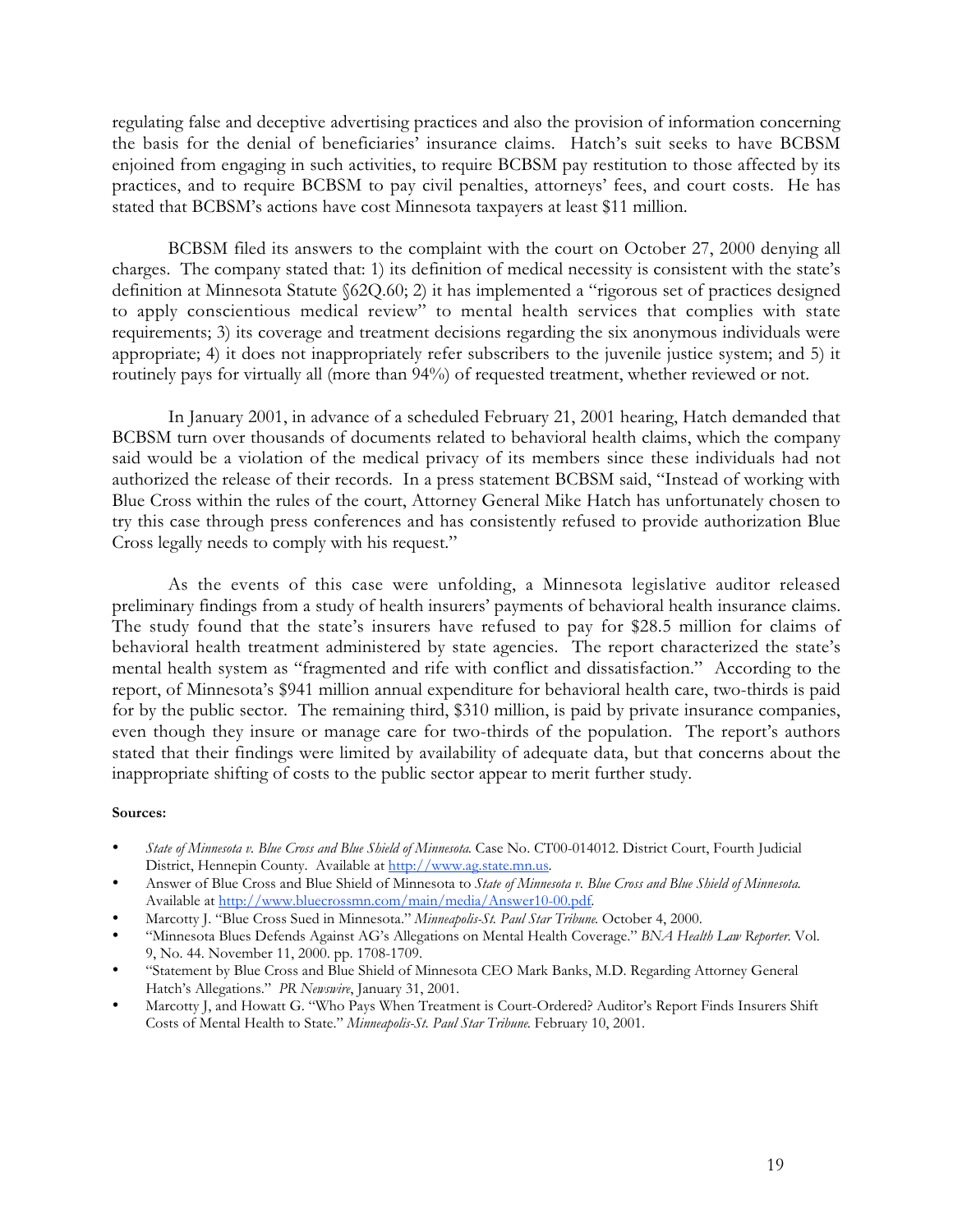# **Appendix**

| Type of Claim                                                                                                                                                                                                   | Leading Cases (*)                                                                                                                                                                                                                                                                                                                                                                                                                                                                              |
|-----------------------------------------------------------------------------------------------------------------------------------------------------------------------------------------------------------------|------------------------------------------------------------------------------------------------------------------------------------------------------------------------------------------------------------------------------------------------------------------------------------------------------------------------------------------------------------------------------------------------------------------------------------------------------------------------------------------------|
| <b>Medical liability</b>                                                                                                                                                                                        | In general                                                                                                                                                                                                                                                                                                                                                                                                                                                                                     |
| Corporate liability<br>(direct liability for<br>failure to select and<br>properly oversee staff,<br>correct quality related<br>problems or use<br>practice standards<br>that are professionally<br>appropriate) | Boyd v Albert Einstein Medical Center 547 A. 2d 1229 (Pa. Super<br>1988): Under Pa. Law, HMOs are a form of health provider and<br>can be vicariously liable for the negligent medical care of<br>network physicians if a physician is shown to be negligent and if<br>an agency relationship is proven. HMOs are hybrid entities that<br>contract for the provision of health care and thus carry the<br>attributes of both health providers and health insurers under<br>state law.          |
| Vicarious liability<br>п<br>(liability under<br>various agency<br>theories for the<br>negligence of a<br>network provider)                                                                                      | Shannon v McNulty 718 A. 2d 828 (Pa. Super., 1988): PA. Law<br>$\blacksquare$<br>recognizes HMOs as health providers for medical liability<br>purposes and an HMO that allegedly failed to adequately<br>manage a member's preterm labor care and oversee the<br>performance of its physicians can be found directly and<br>vicariously liable for the quality of care.                                                                                                                        |
|                                                                                                                                                                                                                 | Petrovitch v Share Health Plan of Illinois 719 N.E. 2d 756:<br>п<br>Under Illinois law, an HMO can be vicariously liable where<br>agency is proved for the negligence of its network physician in a<br>failure to diagnose cancer.                                                                                                                                                                                                                                                             |
|                                                                                                                                                                                                                 | Cases brought by ERISA-sponsored health plan<br>members                                                                                                                                                                                                                                                                                                                                                                                                                                        |
|                                                                                                                                                                                                                 | Dukes v U.S. Healthcare 57 F. 3d 350 (3d Cir., 1995); cert. den.,<br>٠<br>116 S. Ct. 564 (1995): cases involving allegations by an ERISA<br>plan member of professionally substandard provision of covered<br>services in the context of a medical emergency constitute<br>medical negligence cases governed by state law and lie outside<br>of ERISA preemption.                                                                                                                              |
|                                                                                                                                                                                                                 | Moscovitch v Danbury Hospital 25 F. Supp. 2d 74 (D. Ct.,<br>$\blacksquare$<br>1998):* claims by an ERISA plan member related to the<br>reasonableness of the medical judgement exercised by health<br>plan medical staff in a psychiatric hospital discharge case<br>amount to a quality of care claim that can be pursued under<br>state law.                                                                                                                                                 |
|                                                                                                                                                                                                                 | Pegram v Herdrich, 120 S. Ct. 2143 (2000): Claims challenging<br>the professional soundness of the medical judgement of<br>managed care physician who delayed the performance of<br>diagnostic tests are not the types of decisions that are<br>considered "fiduciary" under ERISA. Thus, even though<br>physician incentive plans cannot be challenged as a violation of<br>ERISA's fiduciary duty standard, medical negligence by an<br>HMO physician falls within the purview of state law. |
|                                                                                                                                                                                                                 | Lazorko v Pennsylvania Hospital, 2000 WL 1886619:* Allegations<br>by an ERISA plan member that the physician incentive plan                                                                                                                                                                                                                                                                                                                                                                    |

**Table 1. Relevant Legal Claims Involving Managed Care Companies: Leading Cases**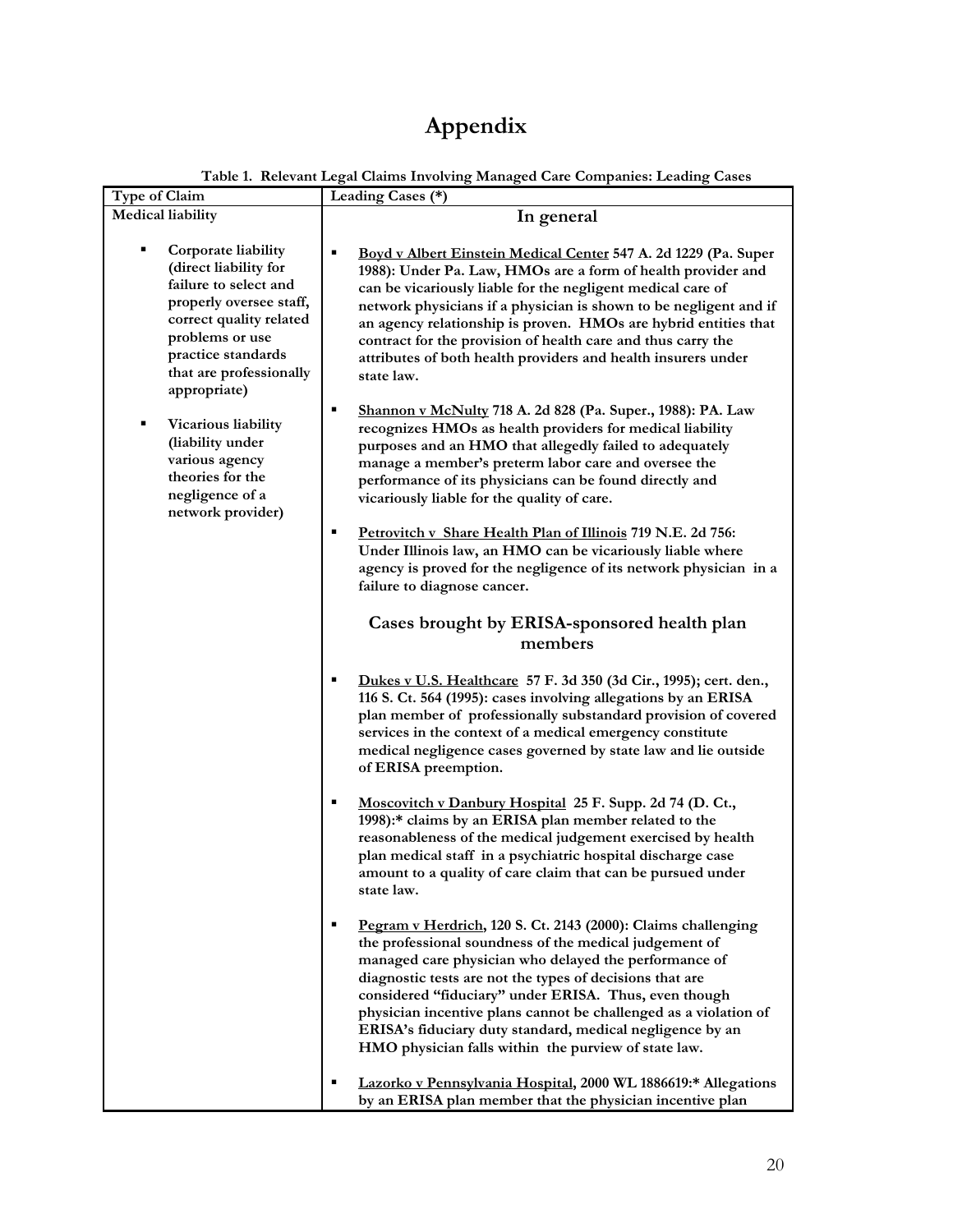| Type of Claim                      | Leading Cases (*)<br>used by an HMO was a contributing factor to the physician's<br>negligent decision to withhold medically necessary psychiatric<br>care amounts to a direct medical negligence claim covered by<br>state law |
|------------------------------------|---------------------------------------------------------------------------------------------------------------------------------------------------------------------------------------------------------------------------------|
|                                    |                                                                                                                                                                                                                                 |
|                                    |                                                                                                                                                                                                                                 |
|                                    |                                                                                                                                                                                                                                 |
|                                    |                                                                                                                                                                                                                                 |
|                                    | In re U.S. Health Care 193 U.S. Healthcare 193 F. 3d 151 (3d Cir.,<br>٠                                                                                                                                                         |
|                                    | 1999); cert. den. 120 S. Ct. 2687 (2000): Claims by an ERISA plan                                                                                                                                                               |
|                                    | member that an HMO's treatment guidelines were                                                                                                                                                                                  |
|                                    | professionally substandard and encouraged negligent care that<br>led to the death of a newborn infant amounts to a direct medical                                                                                               |
|                                    | negligence claim that can be pursued under state law.                                                                                                                                                                           |
|                                    |                                                                                                                                                                                                                                 |
|                                    | <b>Cases brought by Medicaid beneficiaries</b>                                                                                                                                                                                  |
|                                    | Jones v Chicago HMO 2000 WL 632790 (Ill, 2000): Under Illinois                                                                                                                                                                  |
|                                    | law an HMO can be held directly liable for failure to oversee the                                                                                                                                                               |
|                                    | activities of a network physician in a Medicaid plan whose                                                                                                                                                                      |
|                                    | patient load exceeded professionally acceptable norms and                                                                                                                                                                       |
|                                    | contributed to the physician's failure to timely treat an infant.                                                                                                                                                               |
|                                    | <b>Cases brought by Medicare beneficiaries</b>                                                                                                                                                                                  |
|                                    | Ardary v Aetna Health Plans 98 F. 3d 496 (9th Cir., 1996): Claims<br>٠                                                                                                                                                          |
|                                    | of medical negligence against a Medicare HMO constitute                                                                                                                                                                         |
|                                    | claims under state law and are not preempted by Medicare.                                                                                                                                                                       |
| <b>Americans with Disabilities</b> | Health care providers as public accommodations                                                                                                                                                                                  |
| Act                                |                                                                                                                                                                                                                                 |
|                                    | Bragdon v Abbott 524 U.S. 624 (1998): Health care providers<br>п                                                                                                                                                                |
| Accessibility of care<br>٠         | constitute a public accommodation under the ADA and                                                                                                                                                                             |
| <b>Quality of care</b>             | therefore have a legal obligation to reasonably modify their                                                                                                                                                                    |
|                                    | practices to accommodate persons with disabilities (in this case,<br>HIV) unless they can prove the existence of a direct threat.                                                                                               |
| Content of coverage<br>п           |                                                                                                                                                                                                                                 |
|                                    | Woolfolk v Duncan 872 F. supp. 1381 (E.D. Pa., 1995): Health<br>٠                                                                                                                                                               |
|                                    | plan network providers constitute a public accommodation                                                                                                                                                                        |
|                                    | under the ADA and thus may not discriminate in the provision                                                                                                                                                                    |
|                                    | of care against persons with disabilities.                                                                                                                                                                                      |
|                                    | Physician incentive plans as violative of the ADA                                                                                                                                                                               |
|                                    | ٠                                                                                                                                                                                                                               |
|                                    | (W.D. Tex., 1998): An HMO may be liable under the ADA if it is                                                                                                                                                                  |
|                                    | demonstrated that its physician incentive plan discouraged                                                                                                                                                                      |
|                                    | physicians from serving persons with disabilities by failing to                                                                                                                                                                 |
|                                    |                                                                                                                                                                                                                                 |
|                                    |                                                                                                                                                                                                                                 |
|                                    | The design of insurance contracts and the ADA                                                                                                                                                                                   |
|                                    | Doe v Mutual of Omaha 179 F. 3d 557 (1999); cert. den., 528 U.S.<br>٠                                                                                                                                                           |
|                                    | 1106 (1999) The ADA is not violated by across the board limits in                                                                                                                                                               |
|                                    | health insurance content design, even where the limits target                                                                                                                                                                   |
|                                    | particular disabilities (in this case, lesser coverage for AIDS and<br>AIDS-related conditions)                                                                                                                                 |
|                                    | Zamora-Quesada v Humana Health Plan 34 F. Supp. 2d 433<br>adjust for a sicker caseload or acted as an incentive for the<br>withholding of medically necessary care.                                                             |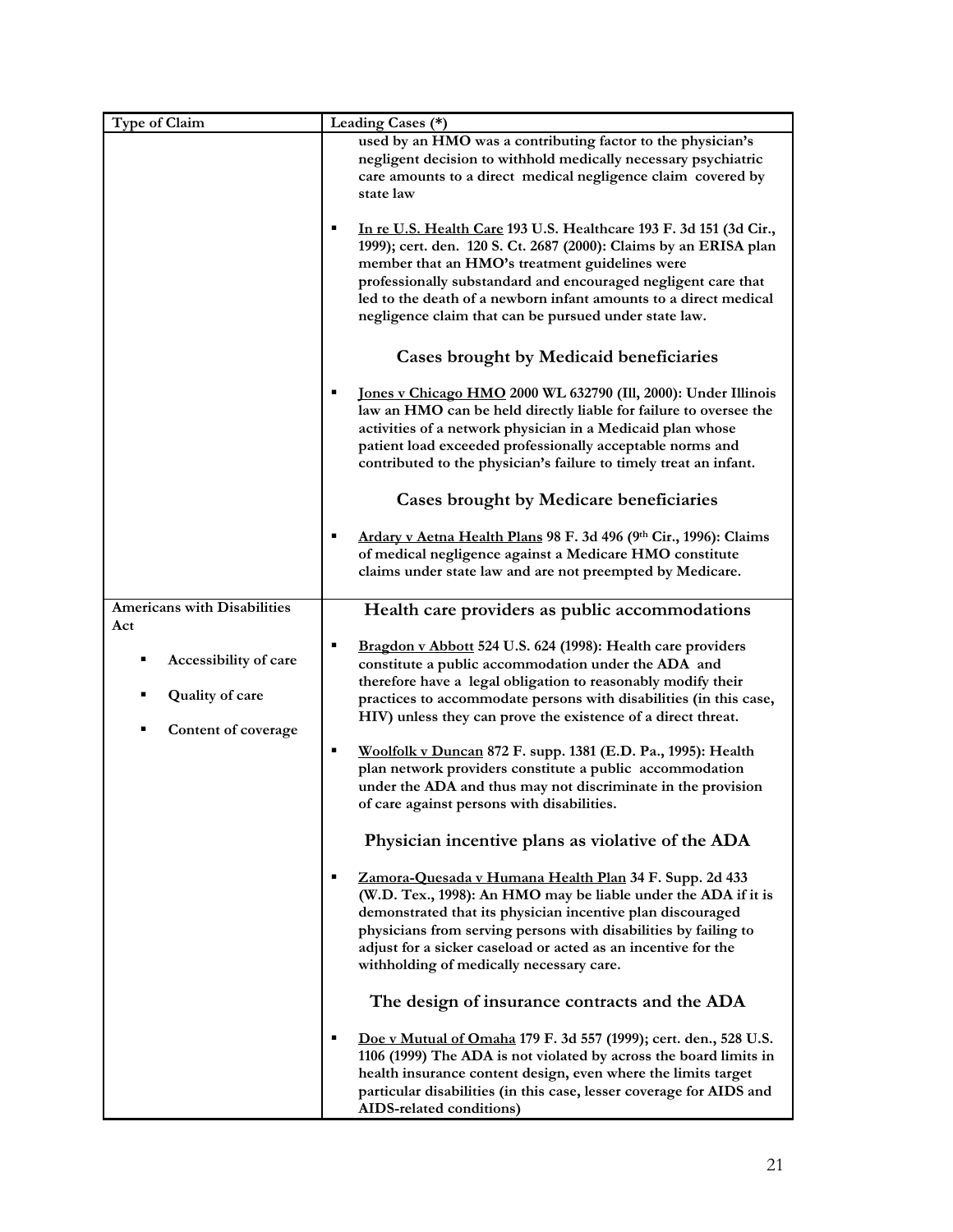| Type of Claim                                                                                                                                                                     | Leading Cases (*)                                                                                                                                                                                                                                                                                                                                                                                                                                                                                                                                                                                                                                                                                                                                                                                                                                                                                                                                                                                                                                                                                                                                                                                                                |
|-----------------------------------------------------------------------------------------------------------------------------------------------------------------------------------|----------------------------------------------------------------------------------------------------------------------------------------------------------------------------------------------------------------------------------------------------------------------------------------------------------------------------------------------------------------------------------------------------------------------------------------------------------------------------------------------------------------------------------------------------------------------------------------------------------------------------------------------------------------------------------------------------------------------------------------------------------------------------------------------------------------------------------------------------------------------------------------------------------------------------------------------------------------------------------------------------------------------------------------------------------------------------------------------------------------------------------------------------------------------------------------------------------------------------------|
| Insurance coverage and<br>utilization management<br>liability<br>Bad faith breach of<br>$\blacksquare$<br>contract<br>Fraud<br>п<br>Breach of good faith and<br>п<br>fair dealing | In general<br>Wickline v State of California 239 Cal. Rptr. 810 (Cal. App., 1986);<br>$\blacksquare$<br>pet. for rev. dismissed 741 P. 2d 613 (Cal., 1987): Under<br>California law, a health insurer can be held liable for the<br>negligent design or administration of a utilization management<br>scheme. However, the insurer's negligence will not excuse a<br>health professional from liability where the professional<br>negligently fails to intervene when the insurer withholds or<br>terminates coverage in a manner that is inconsistent with<br>professional standards.<br>McEvoy v Group Health Cooperative of Eau Claire 570 N.W. 2d<br>٠<br>397 (Wis., 1997): * Under Wisconsin law an HMO like other<br>insurers may be liable for bad faith breach of contract for a<br>plan's refusal to authorize out of network services for a patient<br>whose mental illness could not be competently treated by an in-<br>network provider.<br>Wohlers v Bartgis 969 P. 2d 949 (1999): An insurer who<br>٠<br>misrepresents and misleads members through deceptive<br>description of covered services may be liable under Nevada law<br>for bad faith breach of contract and breach of good faith and fair<br>dealing. |
| <b>ERISA</b>                                                                                                                                                                      | <b>Breach of fiduciary duty</b>                                                                                                                                                                                                                                                                                                                                                                                                                                                                                                                                                                                                                                                                                                                                                                                                                                                                                                                                                                                                                                                                                                                                                                                                  |
| Coverage design limits<br>٠<br><b>Claims for covered</b><br>$\blacksquare$<br>benefits<br>Breach of fiduciary duty<br>$\blacksquare$                                              | ٠<br>Pegram v Herdrich: HMOs that build incentive plans into their<br>design do not breach their fiduciary duty under ERISA, since<br>the use of incentive plans is simply a matter of plan design;<br>however, claims alleging professional medical negligence in<br>health care decision-making by an HMO physician are<br>actionable under state law.<br>Shea v Esensten 208 F. 3d 712; cert. den. 121 S. Ct. 172 (2000):<br>٠<br>Failure to disclose the terms of a physician incentive plan<br>constitutes a breach of fiduciary duty under ERISA where the<br>information was potentially material to a decedent's decision not<br>to seek a second opinion regarding the need for heart surgery.                                                                                                                                                                                                                                                                                                                                                                                                                                                                                                                          |
|                                                                                                                                                                                   | <b>Claims for covered benefits</b>                                                                                                                                                                                                                                                                                                                                                                                                                                                                                                                                                                                                                                                                                                                                                                                                                                                                                                                                                                                                                                                                                                                                                                                               |
|                                                                                                                                                                                   | Andrews Clarke v Fallon Health Plan 984 F. Supp. 49 (D. Mass,<br>٠<br>1998):* Where the facts of a wrongful death action against a<br>health plan for the denial of coverage leading to a suicide on the<br>part of a patient with mental illness and an addiction disorder<br>show that the action is predicated on the denial of coverage<br>rather than the quality of covered care, state law remedies are<br>preempted under ERISA.<br>Bedrick v Travelers Insurance Co. 93 F 3d 149 (4th Cir., 1996):<br>$\blacksquare$<br>where coverage is denied on medical necessity grounds, the<br>denial can be considered an abuse of discretion under ERISA if<br>it lacks an evidentiary basis. ERISA provides courts with the                                                                                                                                                                                                                                                                                                                                                                                                                                                                                                   |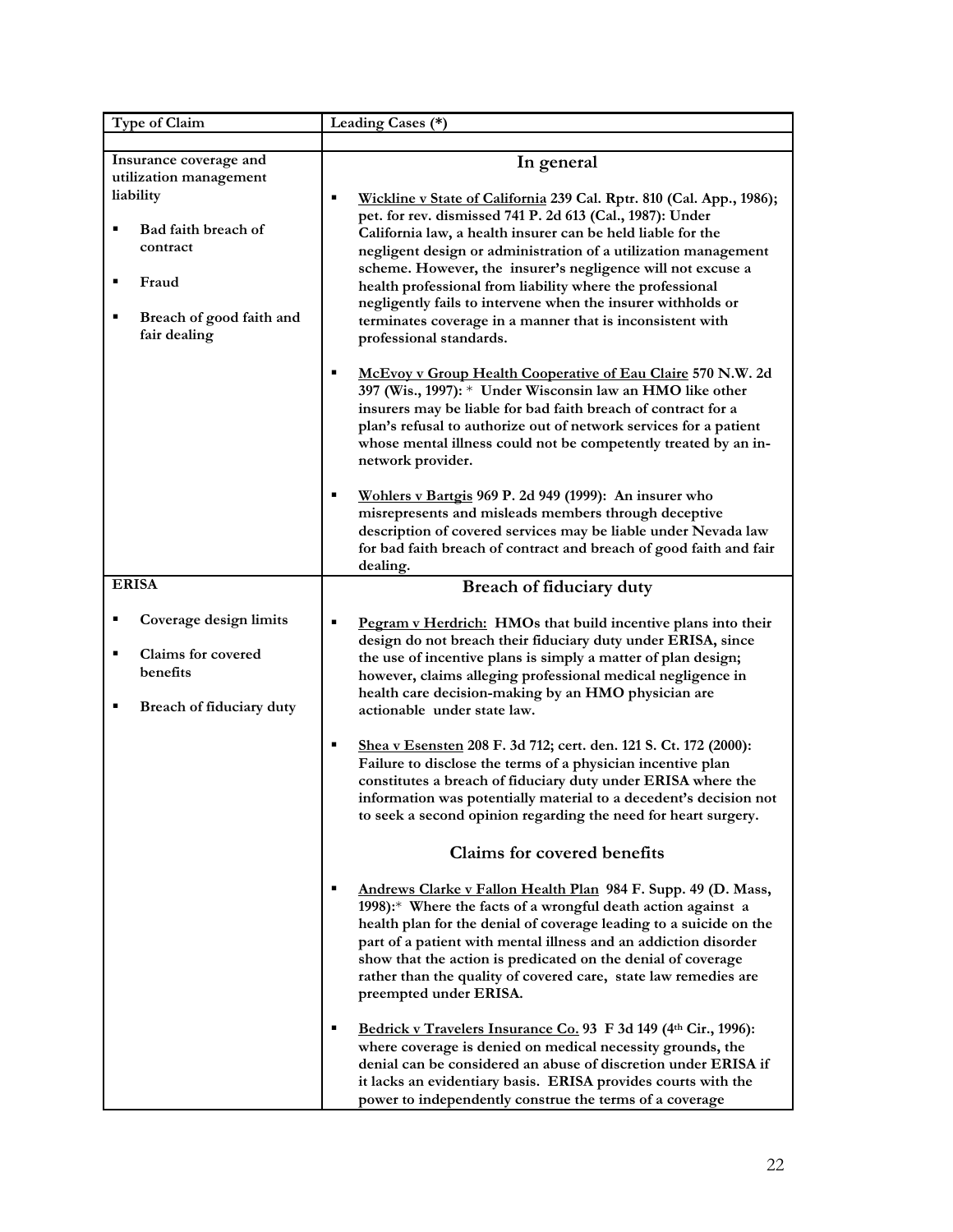| <b>Type of Claim</b> | Leading Cases (*)                                                                                                                                                                                                                                                                                                            |
|----------------------|------------------------------------------------------------------------------------------------------------------------------------------------------------------------------------------------------------------------------------------------------------------------------------------------------------------------------|
|                      | agreement when deciding a coverage case.                                                                                                                                                                                                                                                                                     |
|                      | Coverage design                                                                                                                                                                                                                                                                                                              |
|                      | <u>Jones v Kodak</u> 169 F. 3d 1287 (10th Cir., 1999):* When practice<br>guidelines are incorporated directly into the terms of the<br>contract, the guidelines limit coverage on a conclusive basis and<br>as a matter of plan design, and a court is without the authority to<br>hear a medical necessity based challenge. |
| <b>RICO</b>          | Maio v Aetna 221 F 3d 472 (3d Cir., 2000): Failure to provide<br>٠<br>services in accordance with claims in member information<br>materials does not constitute a racketeering violation under<br><b>RICO</b>                                                                                                                |

**\* Indicates that the case involves a patient with mental illness or addiction disorder-related condition.**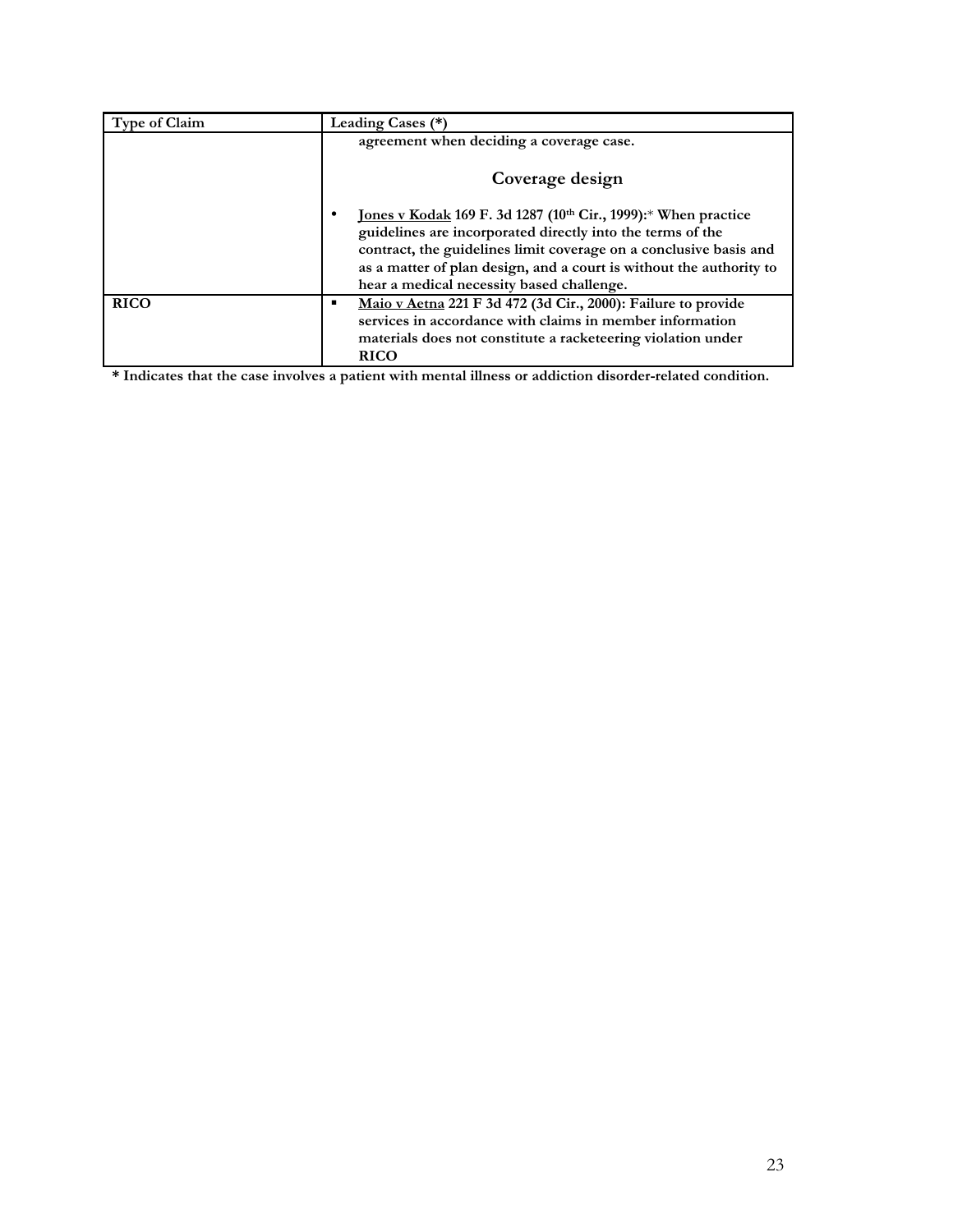| Type of Claim                     | Leading Cases(*)                                                      |
|-----------------------------------|-----------------------------------------------------------------------|
| <b>Constitutional due process</b> | J.K. v Dillenberg 836 F. Supp. 694 (D. Ariz., 1993) :* Reduction<br>٠ |
| (beneficiaries)                   | or termination of care to children with severe mental illness         |
|                                   | constitutes the type of action that triggers constitutional due       |
|                                   | process protections under Medicaid, including timely and              |
|                                   | adequate notice and a pre-termination hearing; HMOs are               |
|                                   | agents of the state and their actions thus constitute state action.   |
|                                   |                                                                       |
|                                   | Daniels v Wadley, 926 F. supp. 1305 (M.D. Tenn., 1996) (vacated<br>٠  |
|                                   | in part by Daniels v. Menke, 145 F.3d 133, (6th Cir. Apr 22, 1998);   |
|                                   | <b>Accord, Dillenberg</b>                                             |
|                                   |                                                                       |
|                                   | Rodriguez v Chen CV-95-Tuc-RMB (D. Ariz., 1996): Accord,              |
|                                   | Dillenberg                                                            |
|                                   |                                                                       |
|                                   | Perry v Chen CV 95-140-Tuc-RMB [reprinted at } CCH<br>٠               |
|                                   | Medicare/Medicaid Guide para. 44,044: Accord, Dillenberg              |
|                                   |                                                                       |
|                                   | Catanzano v Wing 992 F. Supp. 593 (S.D. N.Y., 1998): Accord<br>٠      |
|                                   | Dillenberg (case involves home health care)                           |
| Constitutional and statutory      | MedCare HMO v Bradley 788 F. Supp. 1460 (N.D. Ill., 1992):<br>٠       |
| due process in selection and      | Failure of a state agency to give an allegedly non-performing         |
| de-selection (MCOs)               | HMO timely notice and a pre-contract termination hearing              |
|                                   | constitutes a Constitutional due process violation and state may      |
|                                   | be enjoined from allowing members to disenroll.                       |
|                                   |                                                                       |
|                                   | Medco Behavioral Care Corp. v Iowa Department of Human<br>٠           |
|                                   | Services 553N.W. 2d 356 (1996):* State procurement laws are           |
|                                   | violated when a state Medicaid agency awards a managed care           |
|                                   | contract to an entity whose subsidiary designed the state's RFP.      |
|                                   |                                                                       |
|                                   | Value Behavioral Health v Ohio Department of Mental Health<br>٠       |
|                                   | 966 F. Supp. 557 (S.D. Ohio, 1997) (Judgment Vacated, Appeal          |
|                                   | Dismissed (July 17, 1998)):* Federal grants and contract              |
|                                   | regulations create a federal right of action in the case of HMOs      |
|                                   | who allege that a state's competitive contracting practices           |
|                                   | allegedly violate federal standards.                                  |
| Coverage design                   | Rodriguez v City of New York 197 F. 3d 611(2d Cir., 1999); cert.<br>٠ |
|                                   | den. 148 L. Ed. 2d 104 (2000):* Across the board state plan           |
|                                   | limitations on the range of procedures covered under an optional      |
|                                   | class of Medicaid benefits are lawful, even where the coverage        |
|                                   | limitations apply to a specific diagnosis (in this case mental        |
|                                   | illness), because states are not obligated under federal law to       |
|                                   | cover all medically necessary procedures within a covered             |
|                                   | optional benefit class, as long as limitations are reasonable; in     |
|                                   | addition, non-discrimination prohibition under federal Medicaid       |
|                                   | law applies only to required benefit classes.                         |
| Administration of managed         | Frew v Gilbert 109 F. Supp. 2d 579 (E.D. Tex. 2000):* injunction<br>٠ |
| care obligations                  | against continuing state failure to ensure adequate access to         |
|                                   | EPSDT services for Texas children, including children enrolled        |
|                                   | in the state's managed care system. Children with mental illness      |
|                                   | identified as particularly underserved.                               |
| ADA/Section 504                   | ٠<br>Rodriguez v City of New York 197 F. 3d 611(2d Cir., 1999); cert. |
|                                   | den. 148 L. Ed. 2d 104 (2000):* Across the board state plan           |
|                                   | limitations on a covered optional benefit that are tied to a          |
|                                   | specific condition (in this case, mental illness) do not violate the  |

**Table 2. Relevant Legal Claims Brought Against Medicaid Agencies: Leading Cases**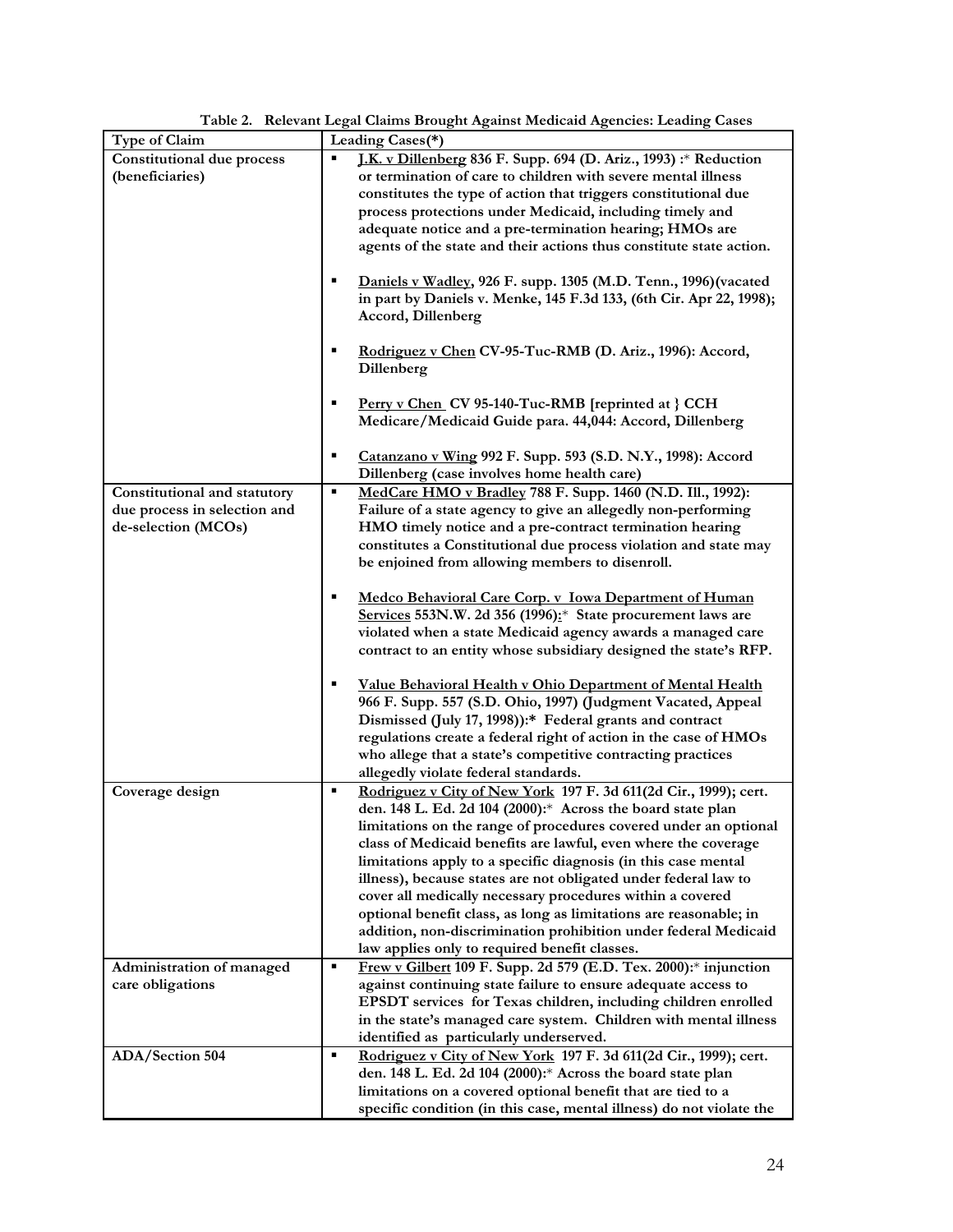| <b>Type of Claim</b>       | Leading Cases(*)                                                                                                                                                                                                                                                                                                                                     |
|----------------------------|------------------------------------------------------------------------------------------------------------------------------------------------------------------------------------------------------------------------------------------------------------------------------------------------------------------------------------------------------|
|                            | ADA, because they are part of the plan design and thus apply<br>equally to all beneficiaries.                                                                                                                                                                                                                                                        |
| <b>Practice guidelines</b> | Massachusetts Eye and Ear Infirmary v Commissioner, Div. Of<br>Medical Assistance 705 N.E. 2d 592 (Mass., 1999): Because<br>Medicaid prohibits arbitrary limitations on covered services, a<br>state may not use medical practice guidelines as irrebuttable<br>evidence of coverage and must take individual medical<br>circumstances into account. |

**\* Signifies a case involving mental illness or addiction disorder**